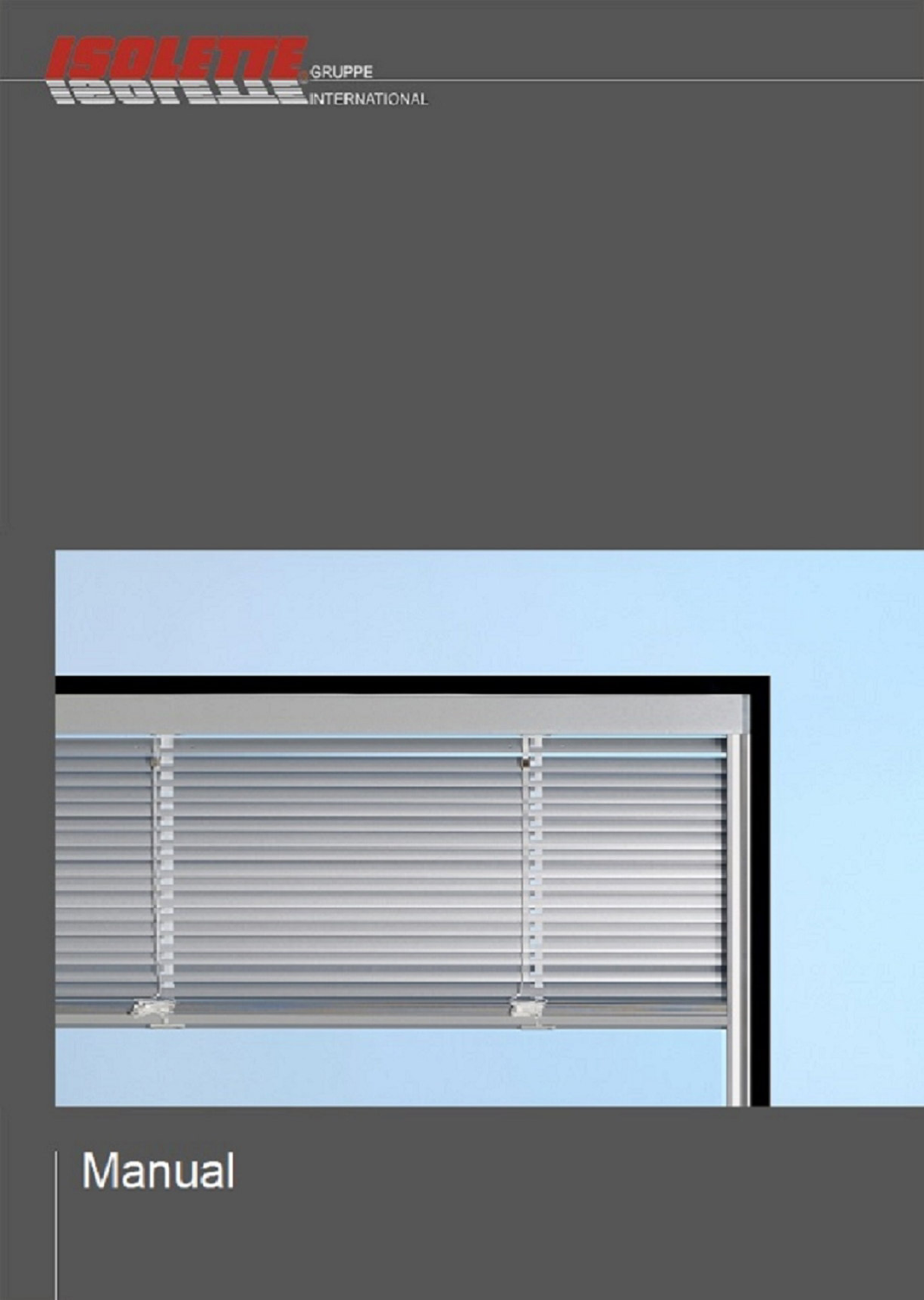

### **Content**

Dear customer,

Below you will receive important information for the purpose of planning, installation and application of **ISOLETTE**®.

The manual is divided into the topics below

I - Planning **Pages 2-11** ISOLETTE Venetian blind insulating glass, function, systems, pane space, color, energy and grant, pane format, lifetime, perception of the glass, perception of the Venetian blind, thermal load.

II - Technique and Installation Pages 12-22 Hermetic installation, bi-material system, transport, hanging position after installation, reference run, **installation recommendations (Page 14)**, engine change, synchronicity, spacer and frame recess, signs of wear,material compatibility, winter situation, electrical work, electrical accessories, butyl migration, sliding door systems, rules and planning aids.

III - Application Pages 23-29 Lifting and lowering, end position of the blind, shading and closing angle, turning, slat tilting, product properties, incorrect operation, product function, aspect ratio, light-slit, blind position, intended use.

IV – FAQ Pages 30-38

Faltenbacher Jalousienbau GmbH & Co. KG Director: Kurt Faltenbacher<br>Im Gewerbenark 15 D-92681 Erbendorf District court Weiden, HRA 1656 \_\_\_\_\_\_\_\_\_\_\_\_\_\_\_\_\_\_\_\_\_\_\_\_\_\_\_\_\_\_\_\_\_\_\_\_\_\_\_\_\_\_\_\_\_\_\_ I-Manual

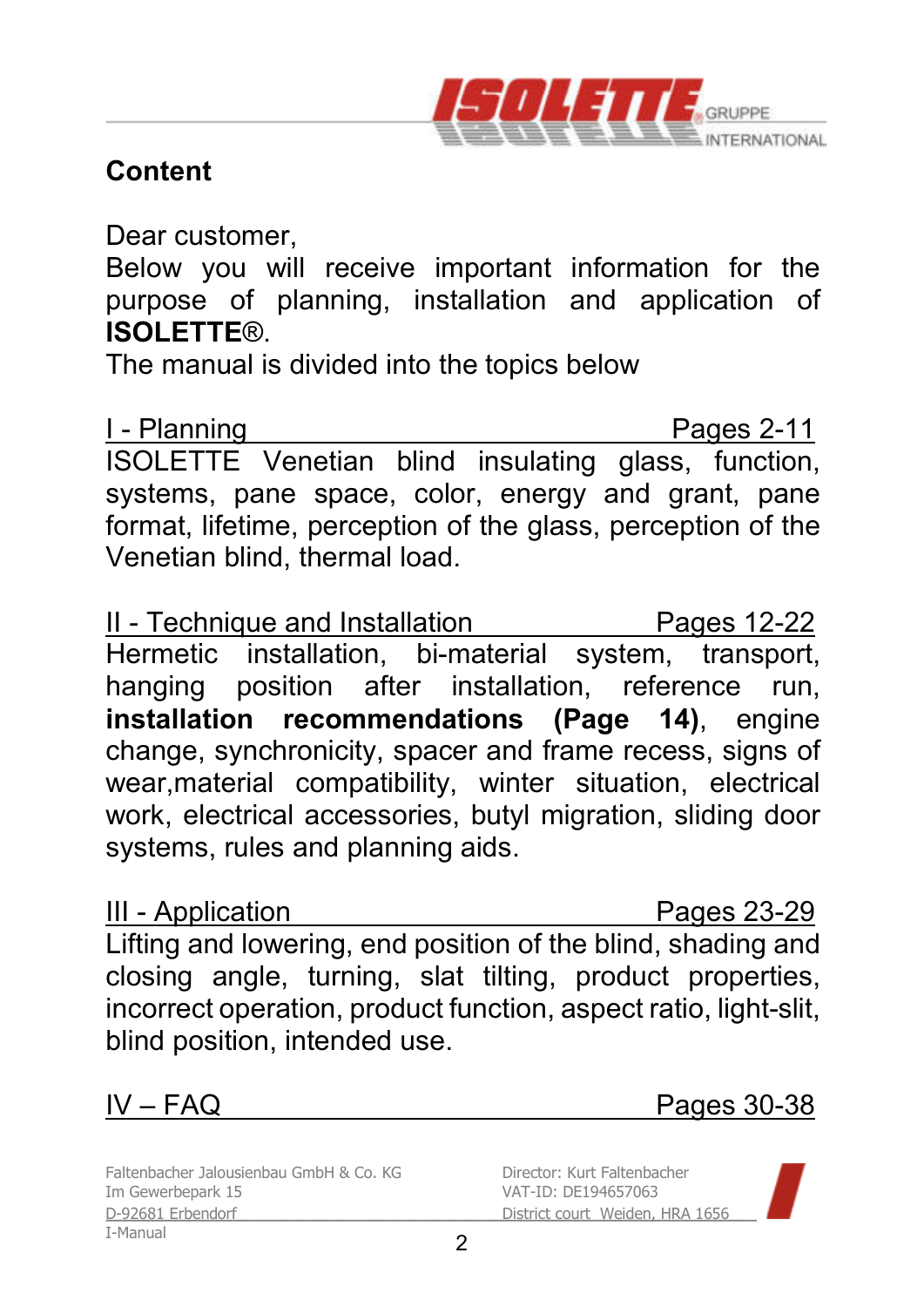

#### *ISOLETTE - Venetian blind insulating glass*

ISOLETTE® is a thermal insulation glass with integrated maintenance-free blind in the space between the panes. The operation can be done manually or by motor, depending on requirements profile for lifting, lowering, turn and turn (full function) or only for turning and reversing.

The Venetian blind insulating glass takes over in only one component the functions: sunscreen, blinds, glare protection and daylight steering.

The ISOLETTE® makes a significant contribution to a balanced climateing, daylight supply and energy balance of buildings. Involved in an automated building management, it ensures optimal and individually determinable room conditions. The hanging system works in all windows and door systems indoors and outdoors.

The standard system with slats for turning and turning as well as lifting and lowering is driven with a 24V encoder motor.

Manually operated systems with same function are operable with a drawstring chain or rotating crank.

The Roof-system (I-DACH) is used for slanted glazing from 12 ° with the function turn and turn.

The SOLAR**-**system (on request) is for installation situations without power supply, for a self-sufficient operation throughout the year.

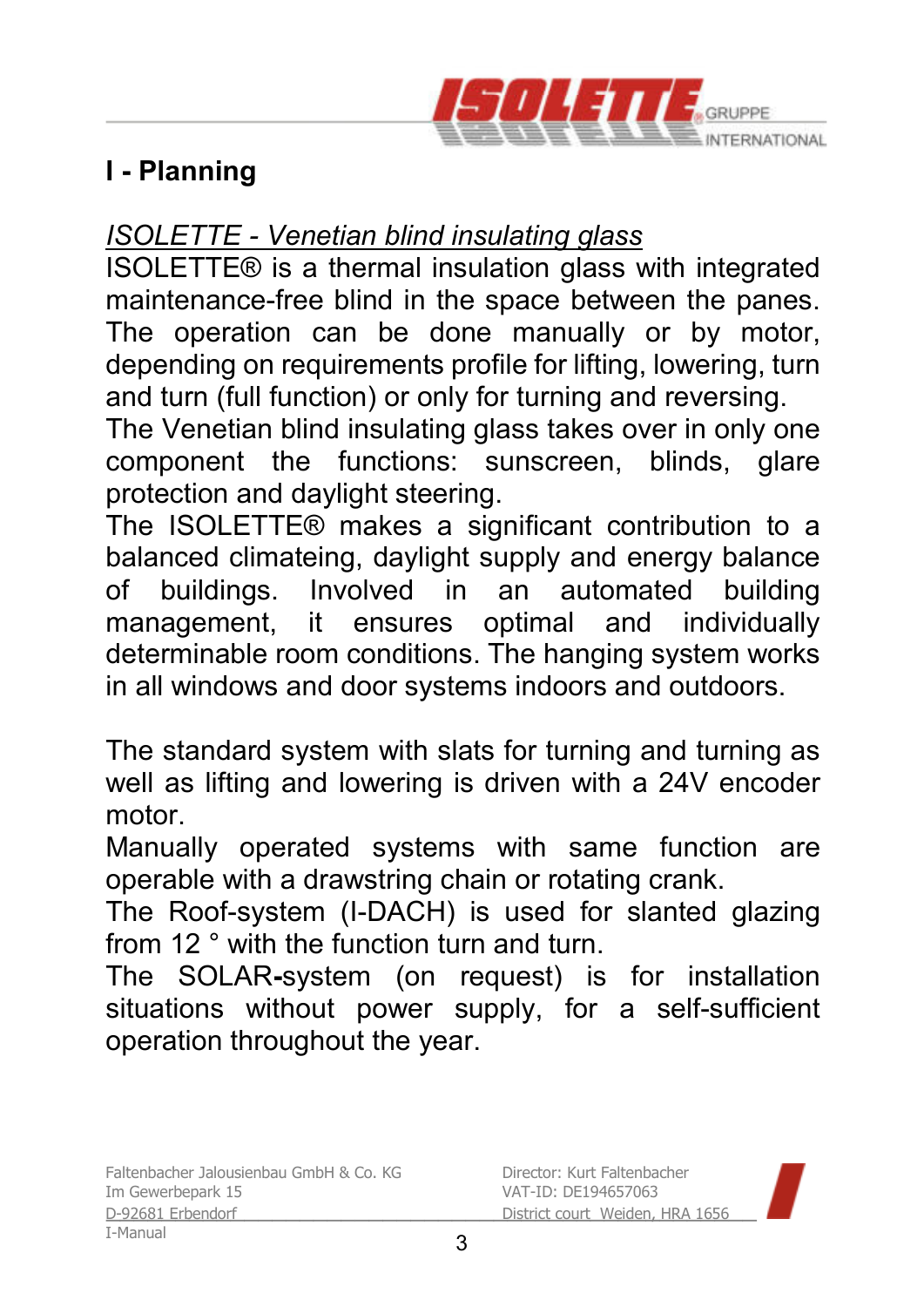

#### *Function*

The **ISOLETTE**® Venetian blind insulating glass is a sun protection system with slats for lifting, lowering and turning, integrated in the SZR (space between the panes).

At motorized systems with a 24 V DC encoder motor with automatic limit switch and temperature-resistant system parts in the head box.

A complete darkening is not possible. The movement of the slats takes place in cycles. A cycle consists of once lifting and lowering the blind.

#### *Systems*

The following systems are available:

- System **I-06 Model 1** Motor drive for lifting, lowering and turning
- System **I-06 Model 4** Motor drive only for turning
- System **I 06 Model KH** Motor drive only for turning for heights >3m
- System **I DACH -** Motor drive for turning (horizontal glazing)
- System **I-09 Model 1** Crank drive for lifting, lowering and turning
- System **I-10 Model 1** Chain hoist for lifting, lowering and turning
- System **I-11 Model 4**  Rotary knob only for turning

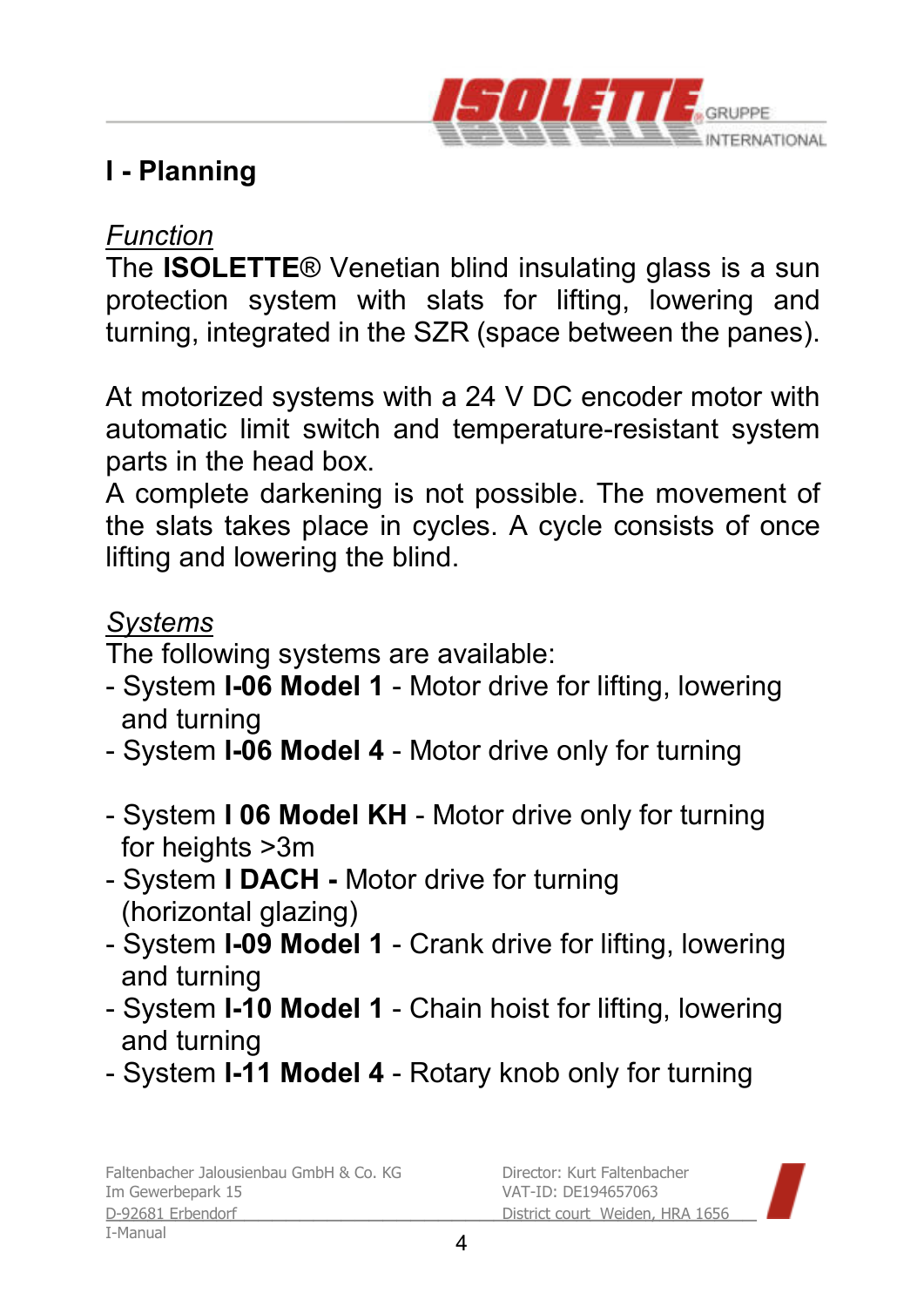

#### *Pane space*

The following pane spaces (SZR) are possible:

- SZR 32mm (standard version up to a slice height of max. 3000mm at model 1)

- SZR 27mm (special version up to a slice height of max. 2200mm at model 1)

- SZR 27mm (standard version up to a slice height of max. 2000mm at I-DACH/roof-system)

### *Color*

Standard color of the slats and the upper box is the shade silver gray 16.018 or white 16.008.

Further color combinations can be found in the slat color chart of our **ISOLETTE**® planning booklet.

For other technical possibilities, configurations, glass structures and relevant test certificates please refer to our detailed **ISOLETTE**® planning folder (downloadable from www.isolette.de).

#### *Energy and granting*

Equipping new buildings and re-equipping existing buildings, which have an area share of more than 10% of the facade area, with heat-insulating Venetian blinds falls under the specifications of national energetic rules. Therefore - with regard to several regional or national funding - the examination of the action is worthwhile.

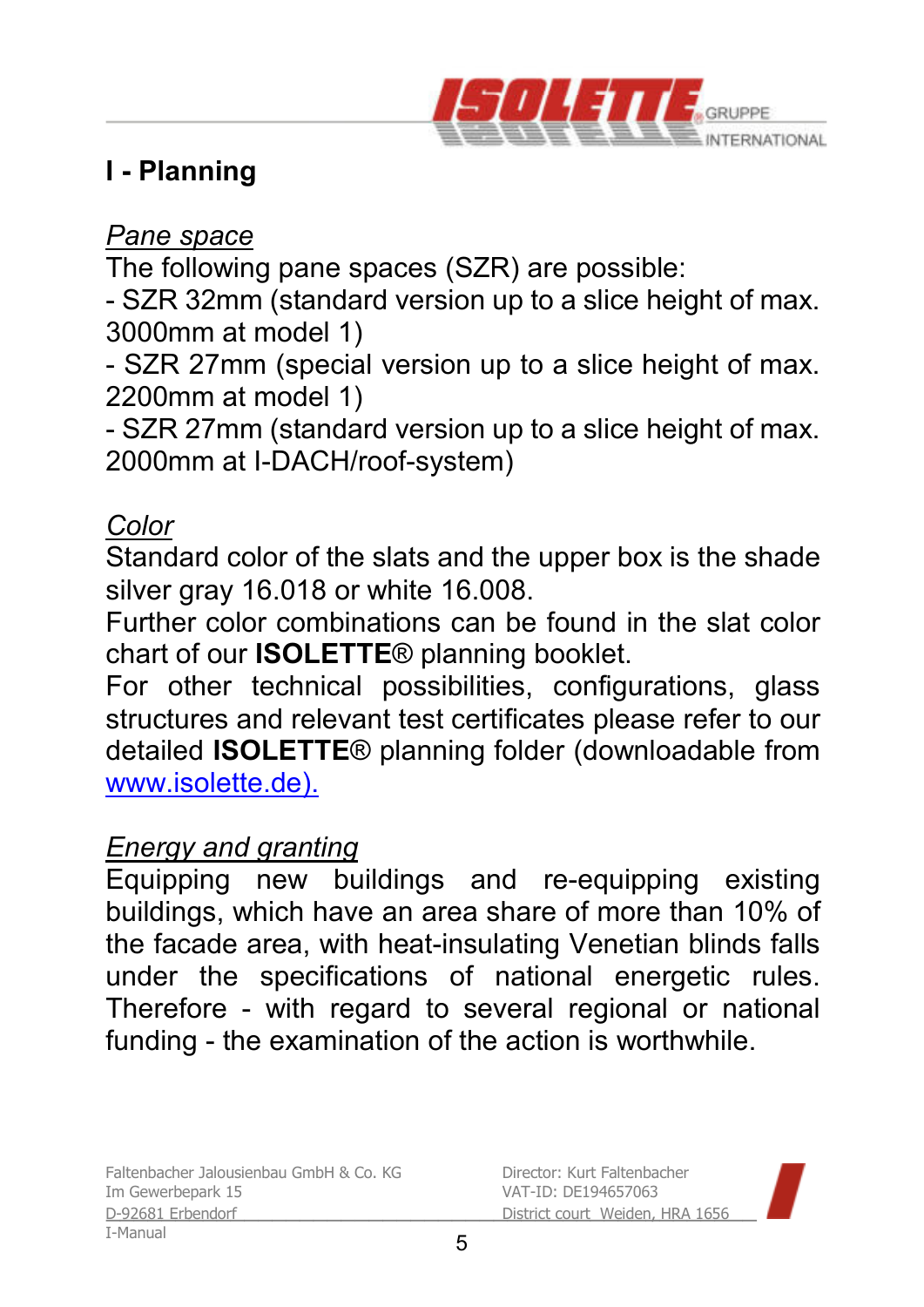

#### *Pane format*

Important in the planning is the format of the Venetian blinds. The bigger the pane, the bigger the influences by climate and handling on the durability and functionality of the Venetian blind insulating glass.

The following should be noted:

- The larger the pane, the bigger it is climate load. Temperature and atmospheric pressure causes larger "pumping movements".

- The less favorable the pane format, the greater is the risk of glass breakage. Width height ratios of 1: 1 (square) and> 1: 6 are especially critical.

- The larger the pane, the bigger is hanging weight. Drive, drawstring and textile tapes are more stressed.

- A pane width <450mm or> 3200mm is technically practicable only in special cases.

- A pane height> 3000mm is only with the model 4 for turning and turning realizable.

We recommend an **area** of **max. 6.5 sqm**. An aspect ratio of max. 1: 6 should not be exceeded. Larger surfaces are to be examined individually.

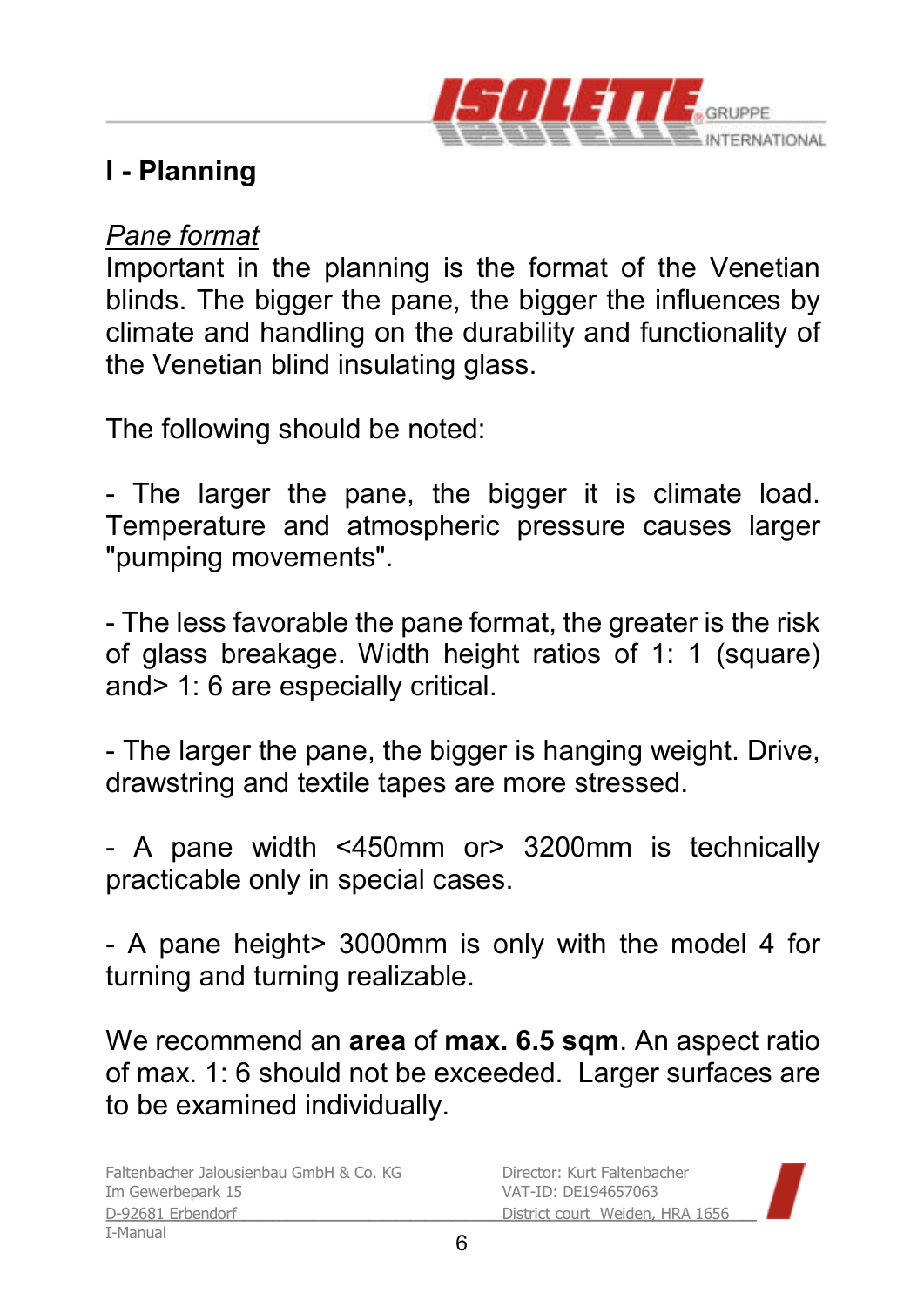

#### *Lifespan*

Already in the planning phase it is important to plan the potential of a Venetian blind insulating glass in that way, that the product can be used easily by user and installer.

For the durability of the **ISOLETTE**® therefore the following points have to be considered:

- Communication + exchange with processors and users
- To train these and handing out all relevant documents
- Early involvement of the **ISOLETTE**® manufacturer (cooperation partner) in the planning
- No sensitive sun monitor control
- Moderately programmed cycle control
- Moderate pane format and hanging weight
- Regular, appropriate and not excessive use
- Factory default programming of reference run and angular momentum
- Electrical connection by qualified electricians
- Correct use of glazing blocks and vertical installation
- Handling according to transport and installation recommendation (see "Installation recommendations")
- Prevention of a so-called "ping-pong effect" (heat accumulation between low-E layer and Slat) by placing the low-E layer on pane position 3 behind the slat

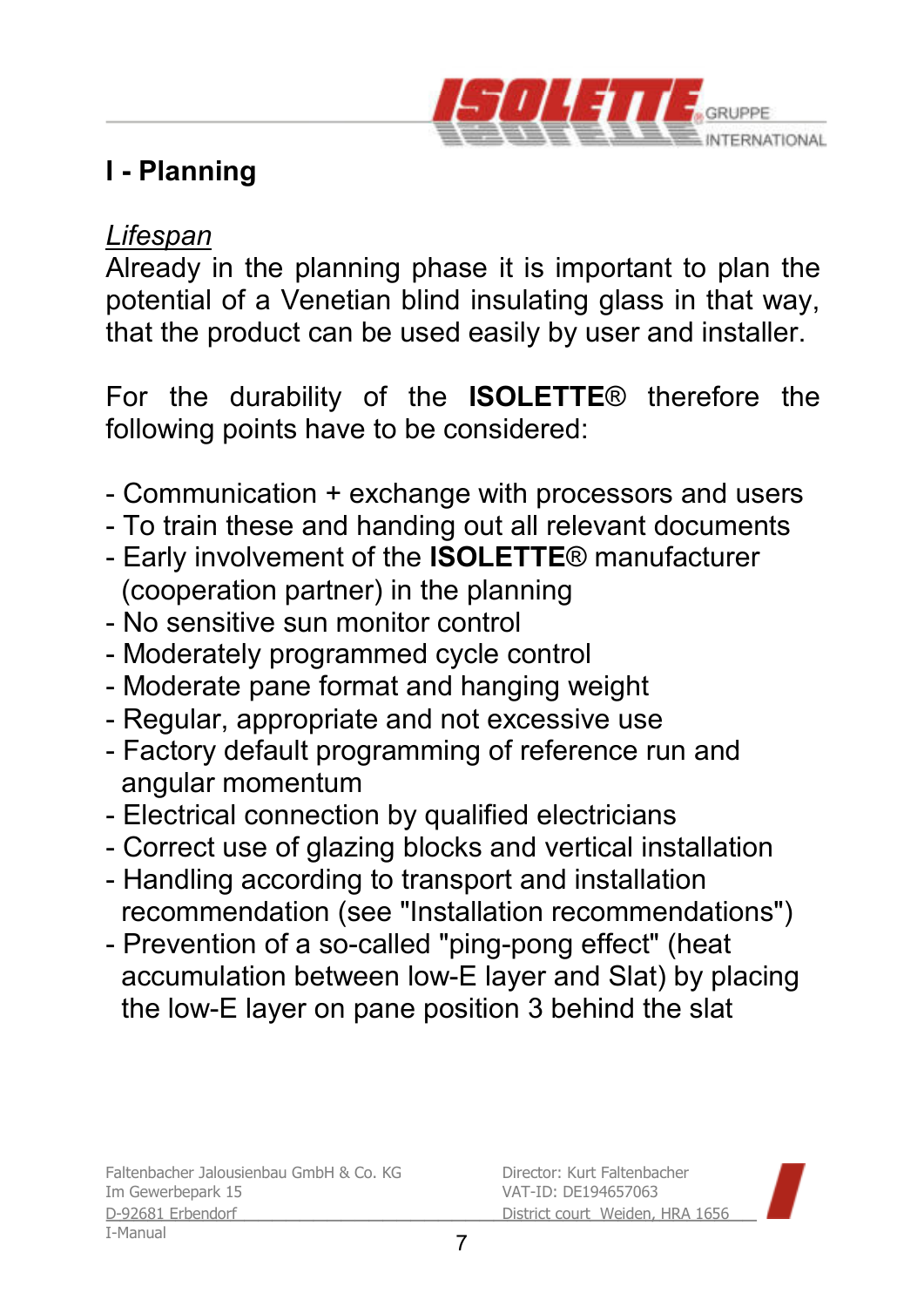

#### *Perception of the glass*

All materials used in glassware have raw material inherent colors, which can become clearer with increasing thickness. To fulfil the legal requirements of energy saving, low energy dissipation glasses (Low-E) are used. Coated glasses also have a natural color. This intrinsic color may be differently recognizable in review and plan view.

Variations in impression are possible and unavoidable,due to the iron oxide content of the glass, the coating process, the coating itself as well as through changes in glass thicknesses and the pane construction.

Apparently visual differences in use of same products in one facade are a known topic and are indeed extensively but ultimately easy to explain. It should be noted that actual low optical deviations are unavoidably depending on product and production, and therefore permissible.

The pure product values of the Low-E glass used are only nominal values, based on the vertical installation of a reference glass construction according to Standard (EN 1279 and EN 410). With the actual glass construction and installation the photometric values can deviate:

- The thicker the glass, the lower the (light) transmission, the better the g-value.
- Does the SZR change, compared to reference structure, the Ug value changes.
- With installation deviating from the vertical, the technical values change.
- Increasing glass-thickness means changing the intrinsic color.

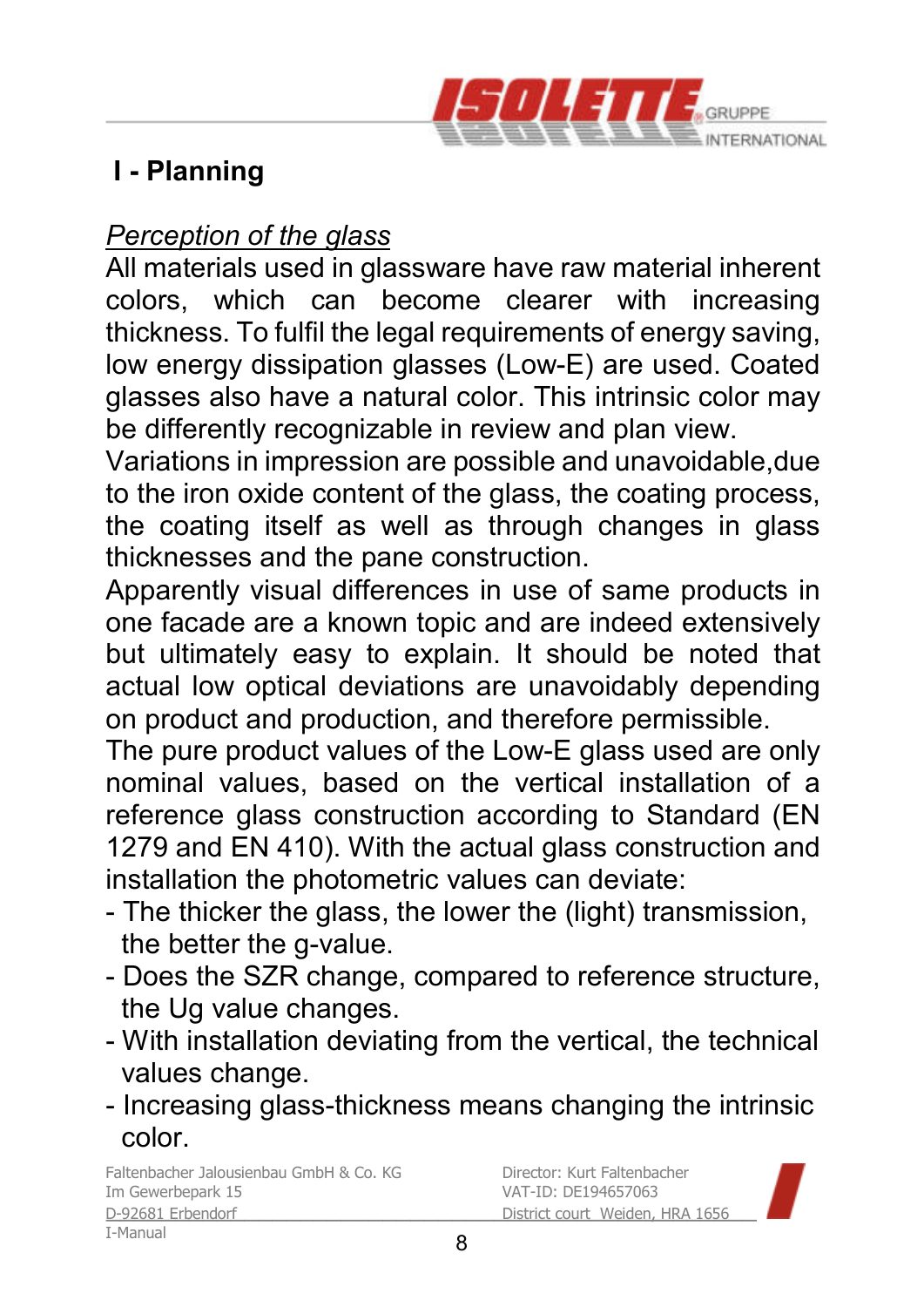

## **I - Planning** (*continued perception ...)*

Transmission (light passage) is in the practice of planners largely equated with the review. Furthermore, the glass color and the layer reflection (also perceived by the eye as color) essentially determine the optics of the glass.

If transmission or reflection is changing, we only consider this for the same product types as minor changes.

Change values between 1-3% are difficultly perceptible with the eye, especially as an accurate assessment between two glass-panes can anyway only be done under exactly the same conditions (same environment, viewer, time, viewing style) and directly next to each other.

The human eye (sensor for input) and in extension our brain (processor) are in no way an authoritative objective measuring instrument!

Example: By regarding a pane first time and then second time looking briefly in the sun, the pane looks completely different (retinal receptors and iris correct light situation).

Significant factors influencing the perception are:

- **Viewing angle** (centered or off-center)
- **Flatness** of the facade (crinkles, recesses, ledge)
- - **Incidence of light** or position of the sun (time, season)
- **Reflections** of the environment (e.g. opposite buildings)
- I**nstallation situation** (for example cardinal directions)
- **Installation angle** (vertical / oblique glazing)
- **Installation depths** in the facade (e.g. elements, flush)
- **Shadow falling** and surroundings (e.g. ledges, trees)
- **Surrounding materials** and colors
- **Pane formats** (wide or narrow, etc.)
- **Pane shape** (e.g., arch shape, rectangle)

Faltenbacher Jalousienbau GmbH & Co. KG<br>Im Gewerbenark 15<br>
Director: DE194657063 D-92681 Erbendorf District court Weiden, HRA 1656 \_\_\_\_\_\_\_\_\_\_\_\_\_\_\_\_\_\_\_\_\_\_\_\_\_\_\_\_\_\_\_\_\_\_\_\_\_\_\_\_\_\_\_\_\_\_\_ I-Manual

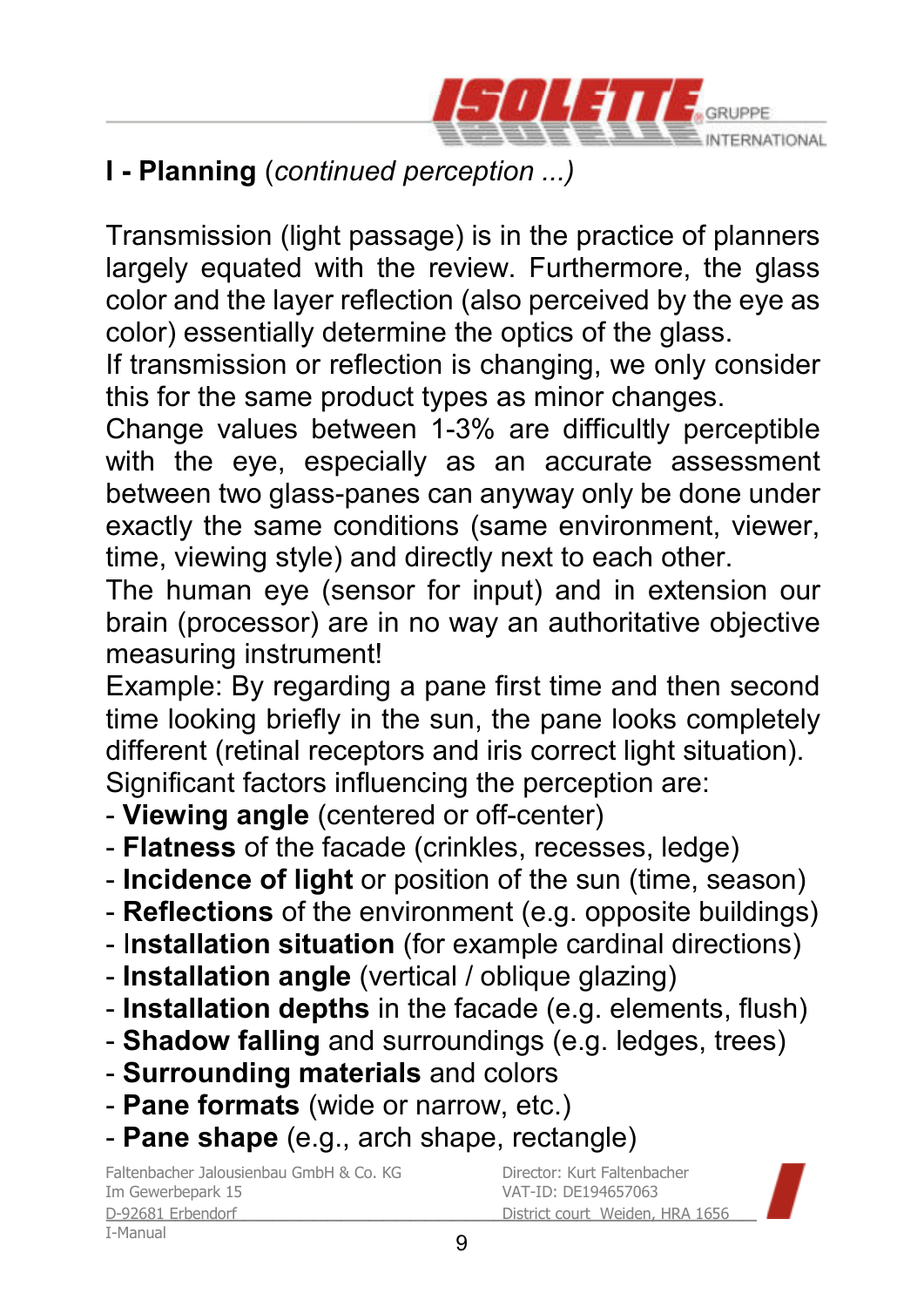

## **I - Planning** (*continued perception ...)*

Only then we perceive influences of material properties that affect:

- Different **pane configurations / thicknesses**
- Low permissible **color tolerances** of different low-E layers (tempered glass / float glass, production batches)
- Low permissible **interference** and anisotropy of toughened glass (e.g., surface tension of the glass)
- Different **foils** for bodies with laminated glass.
- Possibly **installations** in the space between the panes (blinds, rungs).

Together these factors can "irritate" the human eye spontaneously and generate differences although it is the same product. To orientation is also the VFF leaflet V.03.

### *Perception of the blind*

All the factors mentioned for the color perception of the glass also affect the color perception of the blind.

By the storage of rigid elements (slats) in flexible guides (textile tapes) may, due to the use of highly reflective slats or of permissible tolerances as well as ambient and light effects (reflections) depending on the position of the slats, locally different shades in the overall view are possible.

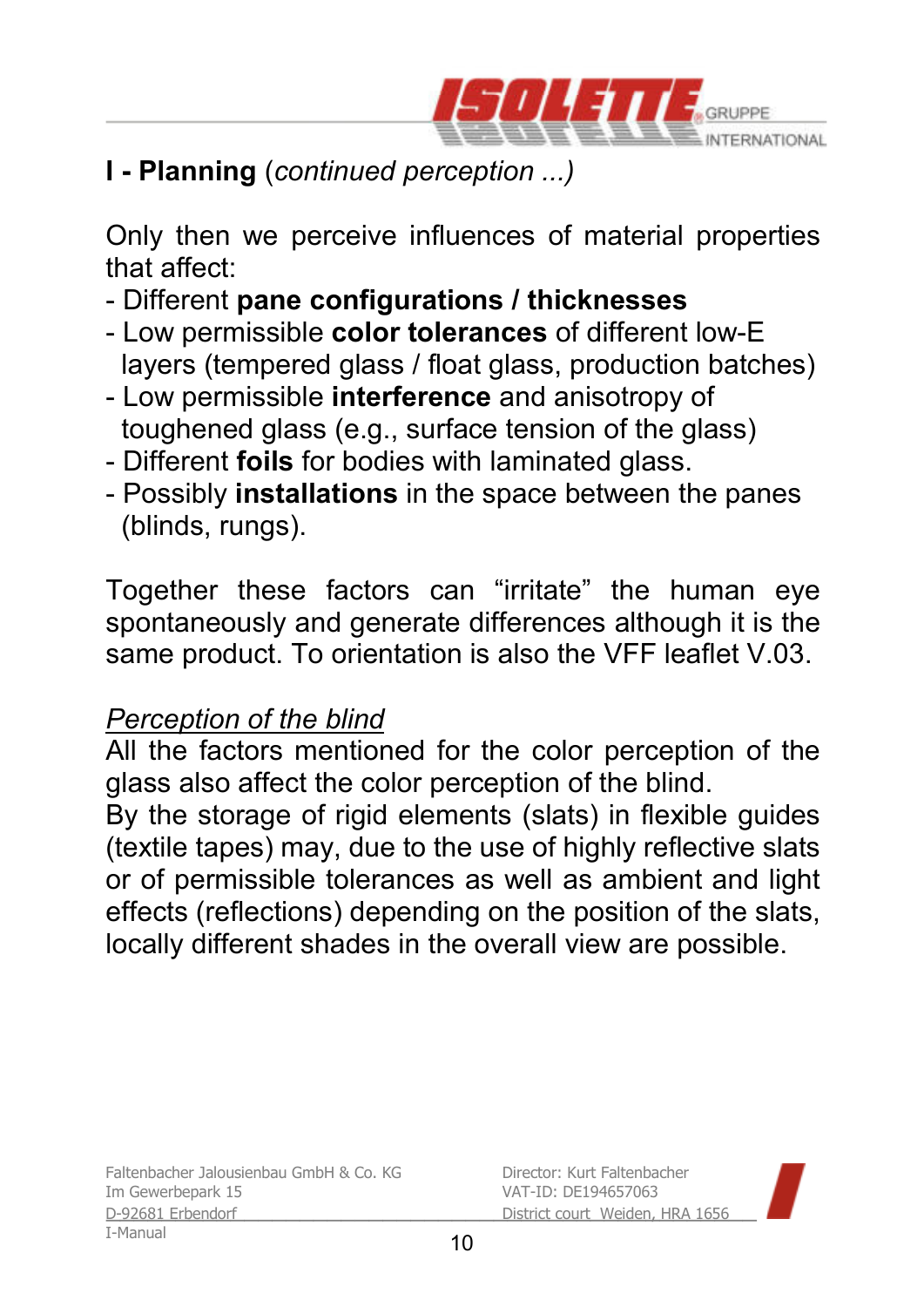

#### *Thermal load*

Venetian blinds, installed in insulating glass or composite windows, can be subject to thermal stress at appropriate climatic conditions. The outer pane of a blind insulating glass system usually consists of a tempered glass, without any heat or solar control coating. This is necessary as it would otherwise cause interactions between the coating and the blind by heating up the blind's chamber. Without coating, the incoming heat radiation can be reflected mostly from the slats back to the outside. Conversely, the unimpeded heat input leads at days of extreme sun exposure to extreme stress for the blinds components. An essential role is played here by the different expansion coefficients of individual components. The most heavily loaded are the tension and conductor strips or cords. These are differently worn out, caused by the weight of the slat pack to be supported and through the thermal load. Under certain circumstances, it may temporarily increase minimal slanting of the blinds. This can be additionally reinforced, depending on sun angle by partial shading of a partial area of the blind.

In contrast to the summer-situation, in winter (due to strong pressure differences between interior and exterior) a bulge of glass panes to the blind chamber is possible. This bulge can already be avoided by choosing appropriate glass type and thickness. Im winter, it is recommended to do temporarily without lifting and lowering, otherwise the slats between the domed panes can be pinched or damaged.

Faltenbacher Jalousienbau GmbH & Co. KG Director: Kurt Faltenbacher<br>Im Gewerbenark 15 D-92681 Erbendorf District court Weiden, HRA 1656 \_\_\_\_\_\_\_\_\_\_\_\_\_\_\_\_\_\_\_\_\_\_\_\_\_\_\_\_\_\_\_\_\_\_\_\_\_\_\_\_\_\_\_\_\_\_\_ I-Manual

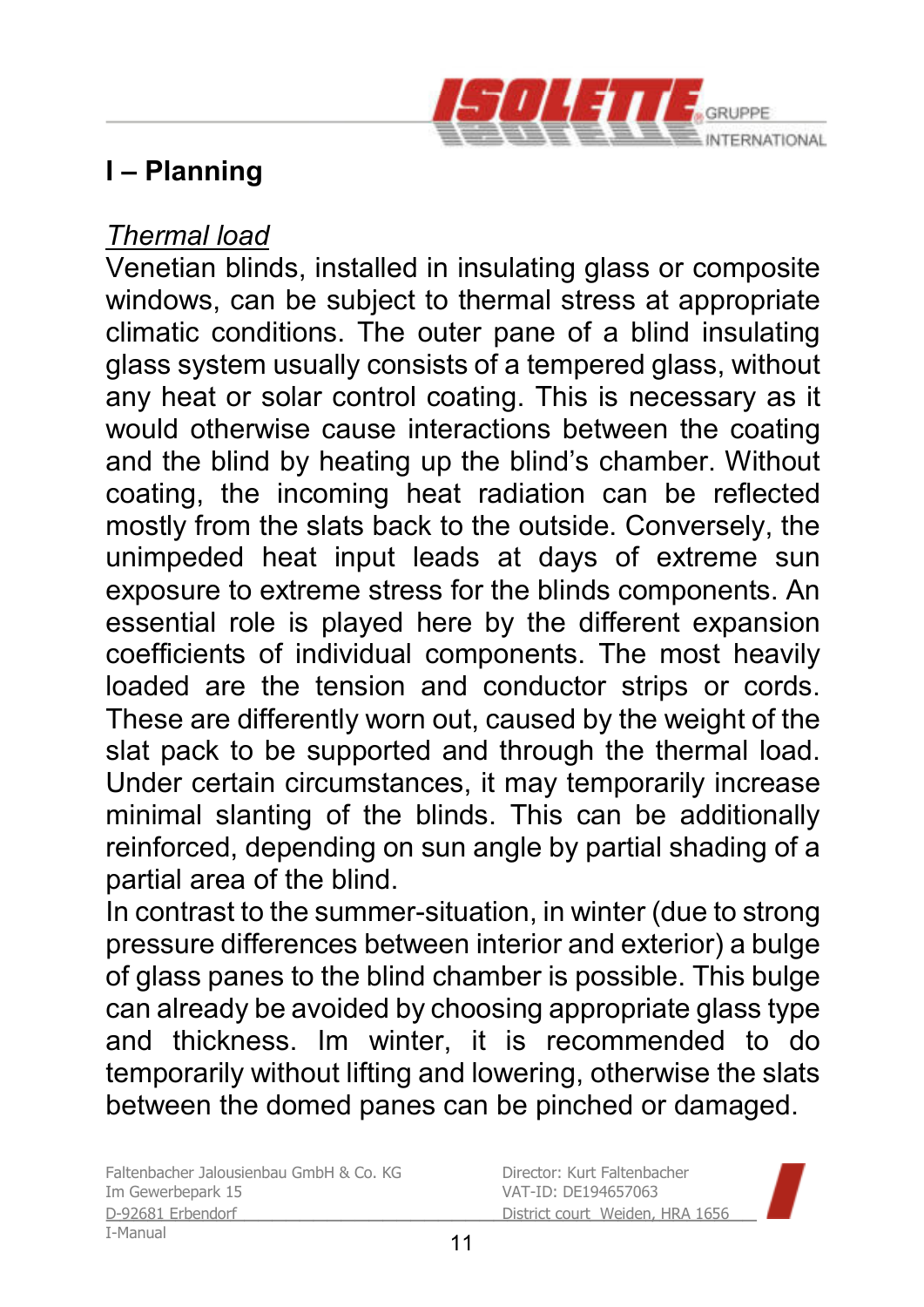

The complete documentation is available at www.isolette.de *Hermetic installation* 

The blinds curtain is in the space between the panes hermetically sealed between 2 panes. In the built-in state thus act neither direct physical loads, such as climatic loads (wind, rain, frost) or UV radiation nor dirt and dust on the components lamella, drive and drawstrings. Surface damage (kinks, twists, cracks) neither come through improper handling nor through vandalism. The self referencing of the system and the parallel winding of the drawstrings on a spool exclude a canting, tearing or skewing of the blind. The lateral U-profile spacers provide a uniform guidance of the lamella during a cycle and thus prevent possible abrasion damage or scratches on the slat and the glass pane. Precondition is the proper transport and installation of the Venetian blind insulating glass. The whole package makes the system not only maintenance and cleaning free, but in reverse also no system-relevant parts in the installed state can get damaged manually . A subsequent correction of the curtain position, however, is easily adjustable manually or via connection cable. A change of engine is also possible.

#### *Bi-material system*

By the storage of rigid elements (slats) in flexible guides (conductors and cords) the **ISOLETTE**® is a so-called bimaterial system. Thermal, physical and systemic wear out, shortenings, deflections and slanting can occur under the tolerances of the VE07-Rule (IFT). To compensate, a factory-programmed reference run is performed.

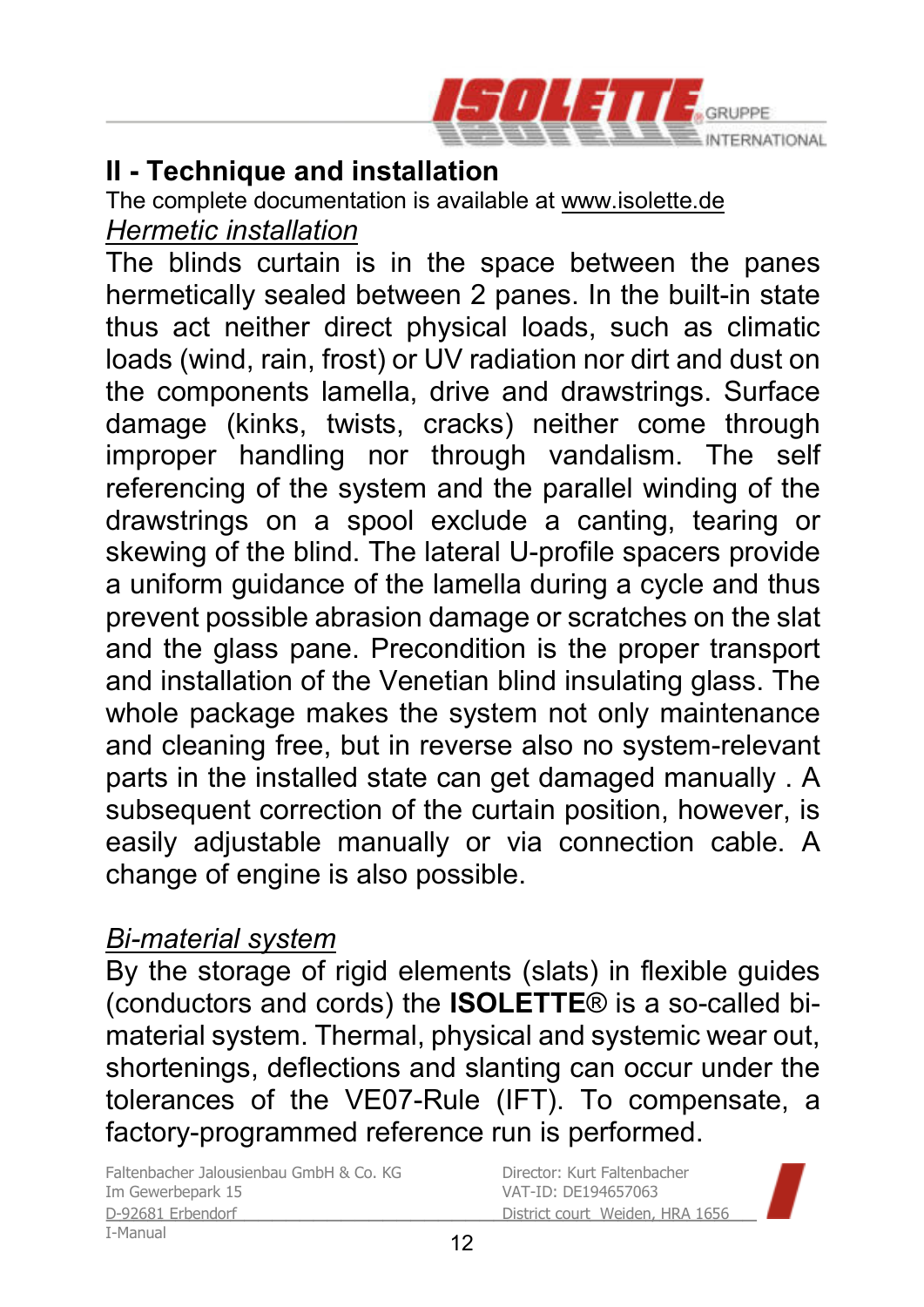

#### *Transport*

The system has to be transported standing, with raised curtain and pulled tight cord, otherwise the automatic shutdown and the mechanics can change. The panes do not to be unloaded by turning over the edge.

#### *Curtain position after installation*

Venetian blinds that are not yet used after installation must be basically shut down and the slats need to (horizontally) be parked in open state! In case an on-site test run is planned before connection to the object-internal electrical system , we recommend the **ISOLETTE**® testing device.

#### *Reference run*

The reference run refers to the tight pulling in of the curtain into the upper end position. Due to the strain relief of the belts following the reference run, a small gap is created for each reference run below the top box. By using an incremental encoder on the 24V DC encoder motor, the system is always aware of the current blind position and orientation. Sometimes it is necessary for the motor to refer to the hangings, even after a temporary voltage drop or power failure. At the same time, the reference run also corrects a possible slight misalignment of the blind, caused e.g. by possibly high climatic loads. The factory default setting is an automatic reference run after every 50 operation commands. Although the frequency can be reprogrammed, we recommend keeping the default settings for optimal lifetime of the system.

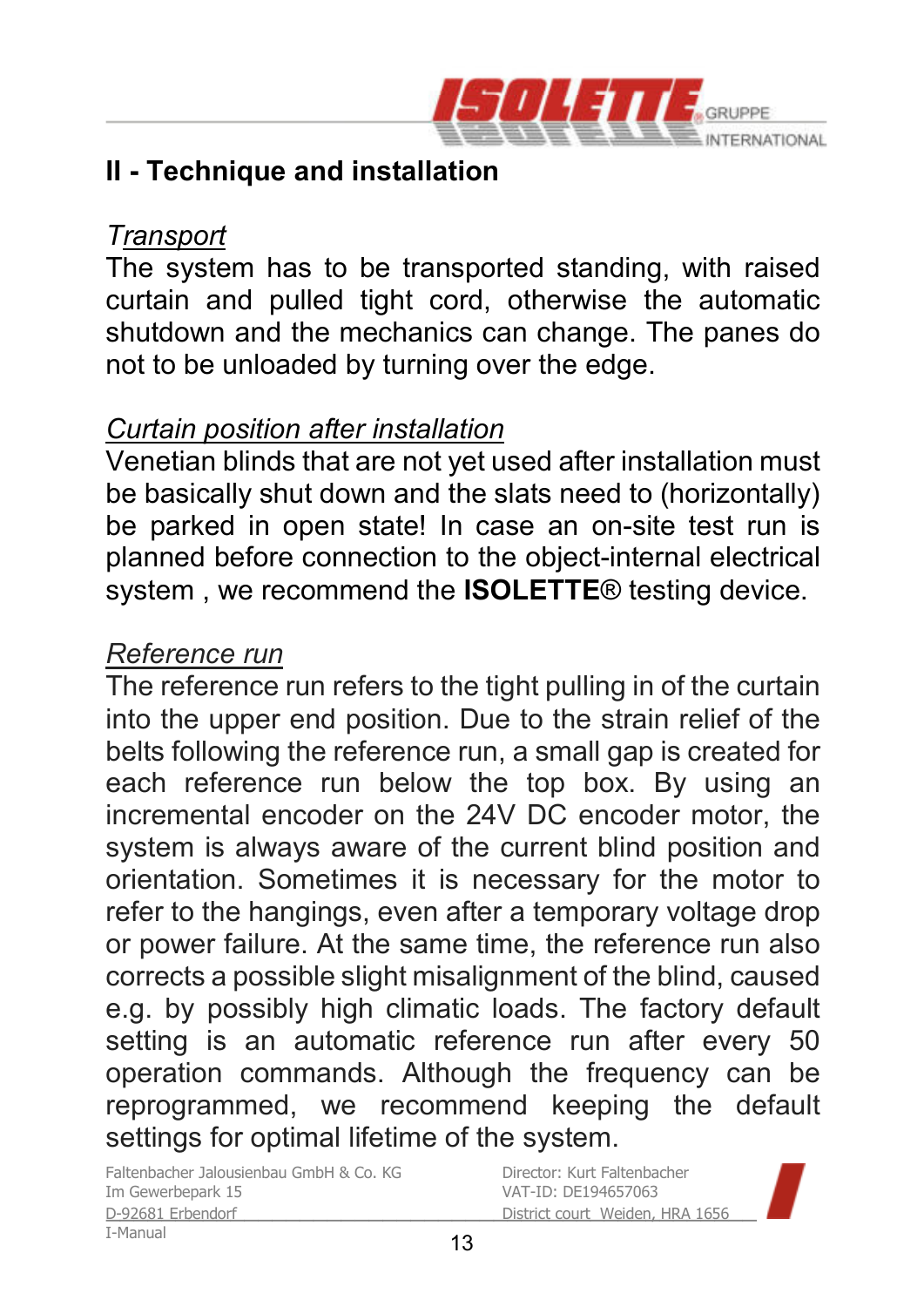

#### *Installation recommendations*

Due to the increased edge coverage, the frame per edge should be at least 5 mm lower than the usual frame recess in the window profile.

The frame fold must be adequately ventilated and drained. Moisture retention should be avoided.

The cable and plug connection must be laid cleanly and protected against moisture in the fold base and must not be squeezed, forced, kinked or damaged by setting blocks or other mechanical damage.

The polarity reversal protected plug connection has protection class IP67 and requires no further processing. Other types of connections (cutting, stripping and soldering) must be avoided! The connection of the plug connection can be done by the glazing company. Further electrical work as well as programming and integration in the building services should be carried out by qualified personnel.

Unless stated separately, the drive and the cable outlet are located from the inside, top right. For widths <600mm, a center motor is used with cable exit in the middle of the pane.

The yellow protective plug-provided cable should be laid with enough clearance in the frame.

With fixed glazing, the supply leads are laid directly through the frame. For turn-tilt elements this is done by a flexible cable spiral loop. If the glasses are to be stored on the site for a long time before installation, they must be adequately protected against UV radiation and moisture.

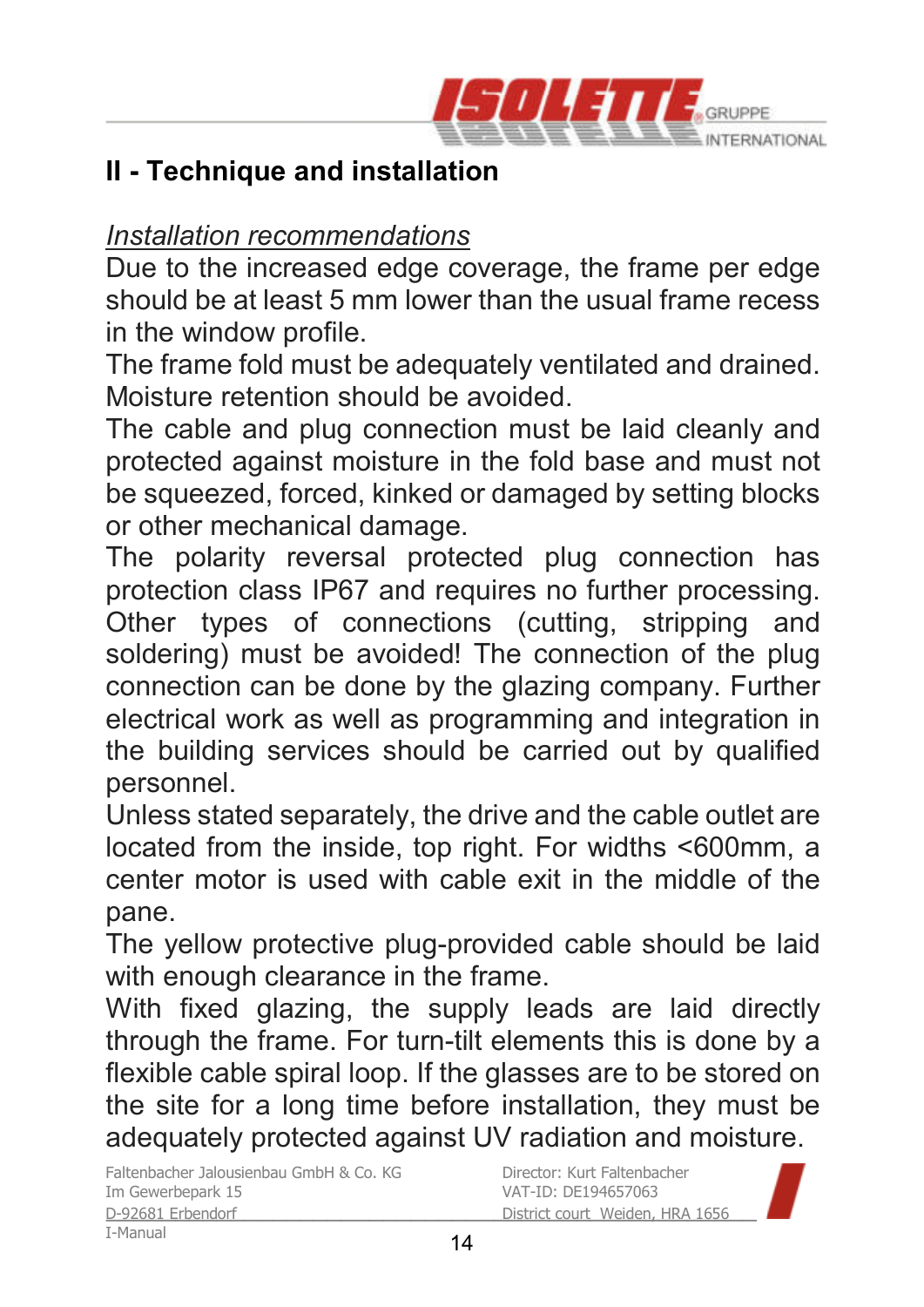

#### *Installation recommendations (continue…)*

The compatibility of the sealant with the materials used in construction and glazing must be checked to avoid unwanted chemical reactions or corrosion. Possibly the insulating glass manufacturer can support with information on sealants and laminated films (VSG).

Before installation, the glazing company must inspect all cables, glass edges, surfaces and slats for visible damage. Possibly a further functional test should be carried out by means of a test device. Incidentally, the generally Incidentally, the generally accepted guidelines and regulations of the business apply.

#### *Changing the engine*

The engine-gearbox unit is located in the upper box as a plug-in unit on a hexagon shaft, seen from the top right. In the event of a defect (e.g. over-tension), the patented corner angle allows an easy removal and replacement of the unit from the shaft. For this purpose, the insulatingglass is tilted out of the frame, the unit is de-energized (unplug connector) and the edge composite is cut out at the corner. The corner angle can be opened after loosening two fixing screws and the unit can be pulled to the side. Through an inspection opening in the corner cap, the location of the hanging can be readjusted. After replacement, the angle is closed again, the removed edge composite refilled and the connector is reconnected. For good accessibility in case of repair, care should be taken to ensure that an estimated time of about 1 hour (depending on the installation situation) is not exceeded.

Faltenbacher Jalousienbau GmbH & Co. KG<br>Im Gewerbenark 15<br>
Director: DE194657063 D-92681 Erbendorf District court Weiden, HRA 1656 \_\_\_\_\_\_\_\_\_\_\_\_\_\_\_\_\_\_\_\_\_\_\_\_\_\_\_\_\_\_\_\_\_\_\_\_\_\_\_\_\_\_\_\_\_\_\_

I-Manual

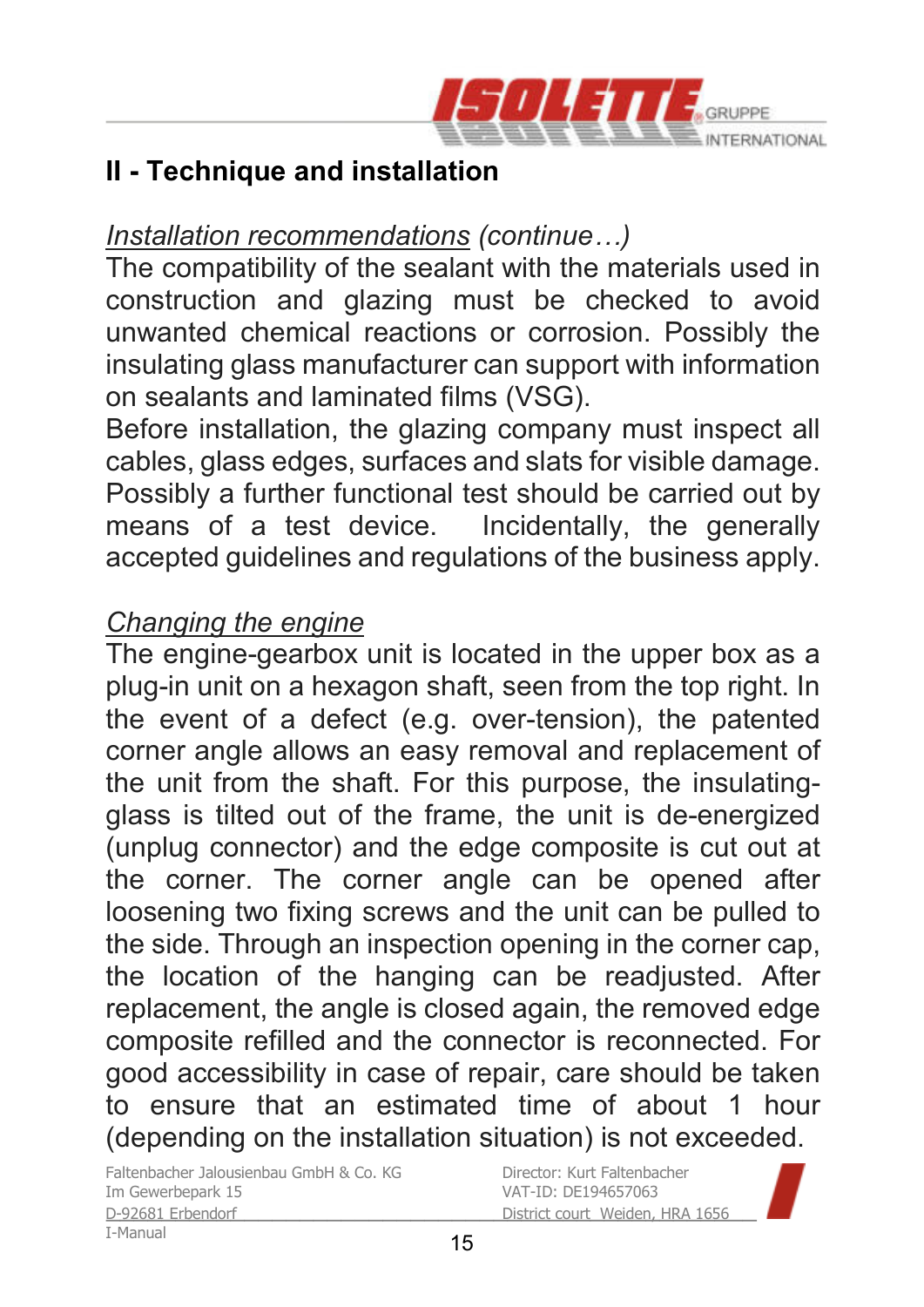

#### *Synchronicity*

The 24V DC encoder motor guarantees an approximate synchronization of several blinds next to each other. The requirement for this is the use of a relay for the respective curtain group to be operated. Height differences between window sashes and fixed parts lead to a staggered run of the blinds. Differences in the current consumption between the drives, different lengths of the supply cables and permissible tolerances in the textiles and mechanical components used, can influence the operation of the system or lead to minimally different running speeds. Due to the system, a synchronicity of the slats is not guaranteed in one pane which is controlled by just one button, with double curtain and 2 motors. The motors can, be switched in parallel and operated via a push-button, simultaneously lifting and lowering or turning and turning both slat hangings. We recommend the use of a continuous slat or the use of a second button. Overall, it cannot be guaranteed a synchronicity of the running speeds between the hangers when lifting and lowering and an exact synchronization in the positioning of the slats when turning and turning.

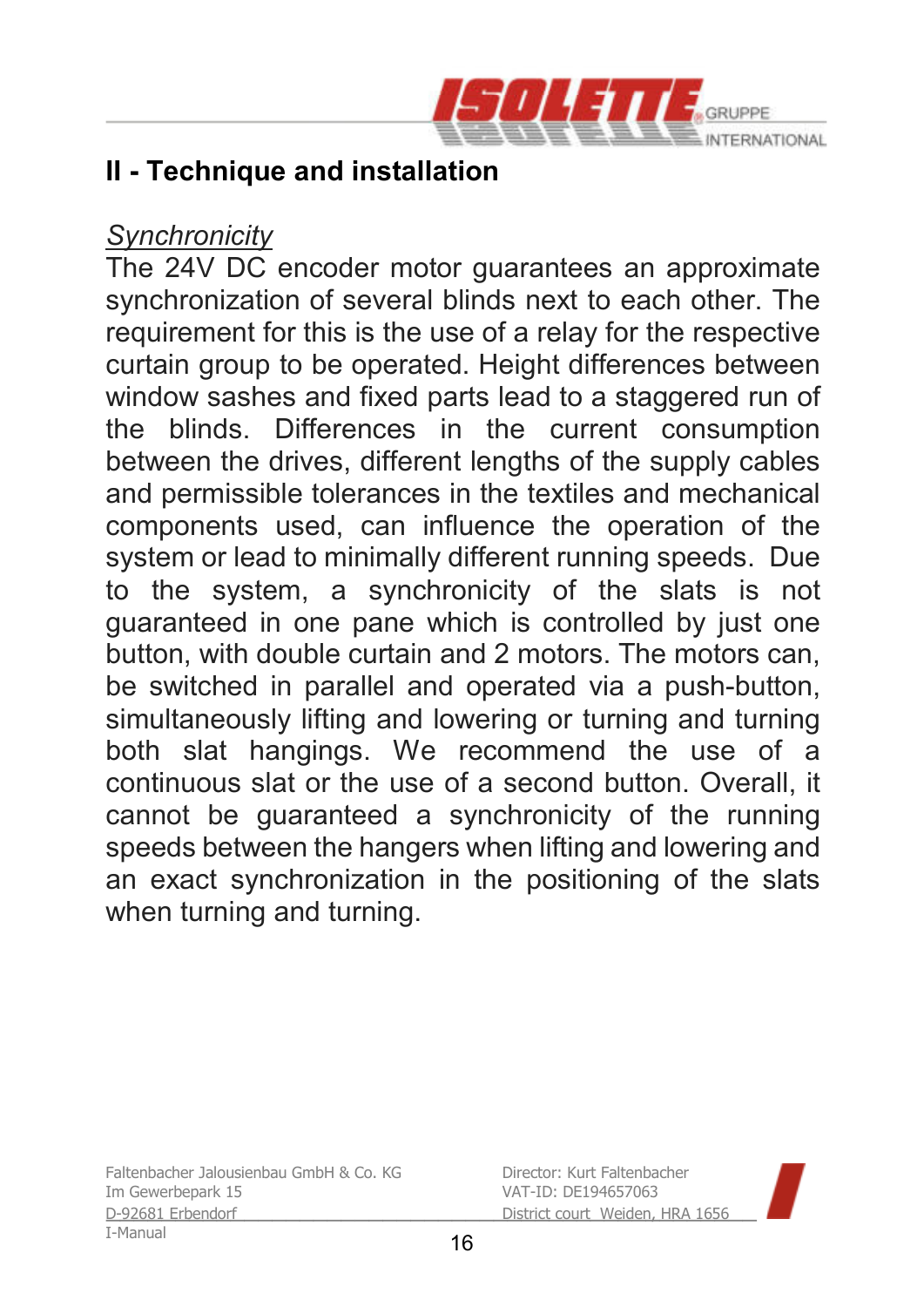

#### *Spacer and Frame Recess*

The vertical and the bottom spacers are provided with a Uguide to prevent the blades from contacting the soft coating. When mounting, make sure that the edge composite of ISOLETTE® insulating glass is approx. 5 mm wider on each edge than the standard insulating glass (width approx. 17 mm from edge of glass to end of spacer). For glazing we recommend a fold stop of min. 20mm plus sealing profile. Please note that the edge seal must be protected against UV radiation according to the glazing regulations. (Width of glazing beads and sealing profiles). Depending on the system, due to the sometimes high temperatures in the frame-space (SZR), so-called minimal butyl migration in the edge area at the border of the spacer can occur over the course of time. The tightness of the pane is not affected. These minimal visual impairments are not a cause for complaint due to the need to use butyl as the primary sealant and composite between the pane and the spacer. In order to avoid any visual interference in the field of vision of the window beforehand, it is imperative to use the venetian blind insulating glasses with the recommended raised edge (see above).

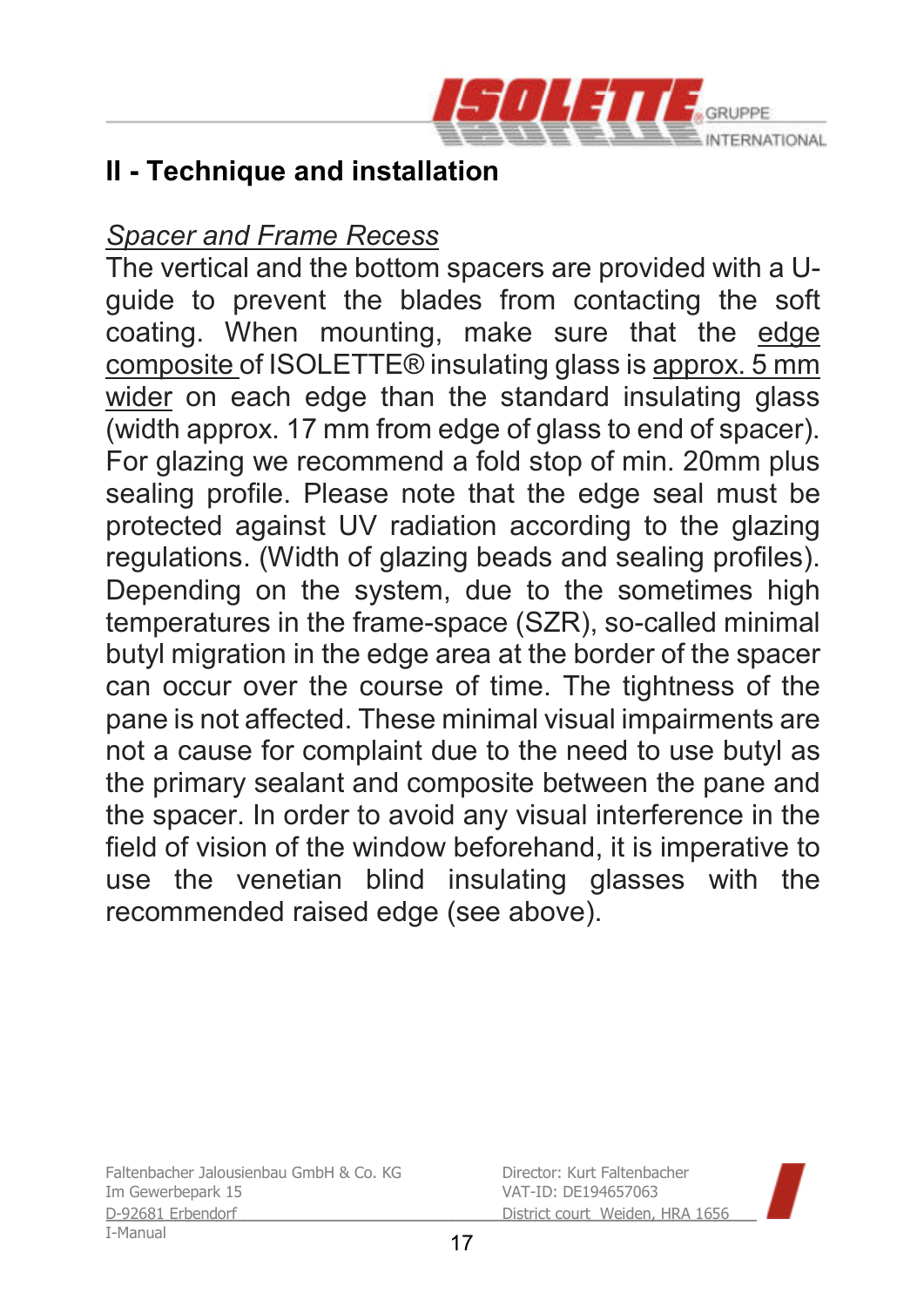

#### *Traces of use*

Depending on the frequency of use (cycles), traces of use can be seen on the inside of the glass. These are very small particles of the conductor strip, which can be deposited on the glass surface of the frame-space (SZR). In intense sunlight or unfavorable light incidence angle, these "stripes" can be temporarily visible. At the same time there may be minimal abrasion between the lamella end and the spacer, especially if the Venetian insulating glass unit was not exactly clogged and the curtain "scrapes" to one side of the spacer.

#### *Material compatibility*

Since silicone and other sealants today often contain uncontrollable constituents which cause damage to the edge bond in the area of butyl, the industrial and private processor must ensure that silicone or other materials used by him, as well as blocking materials, are compatible with the supplied edge composite. This compatibility statement should be in writing, prior to execution. In all cases, the mentioned events are no functional- and quality impairments and are therefore not a reason for complaint.

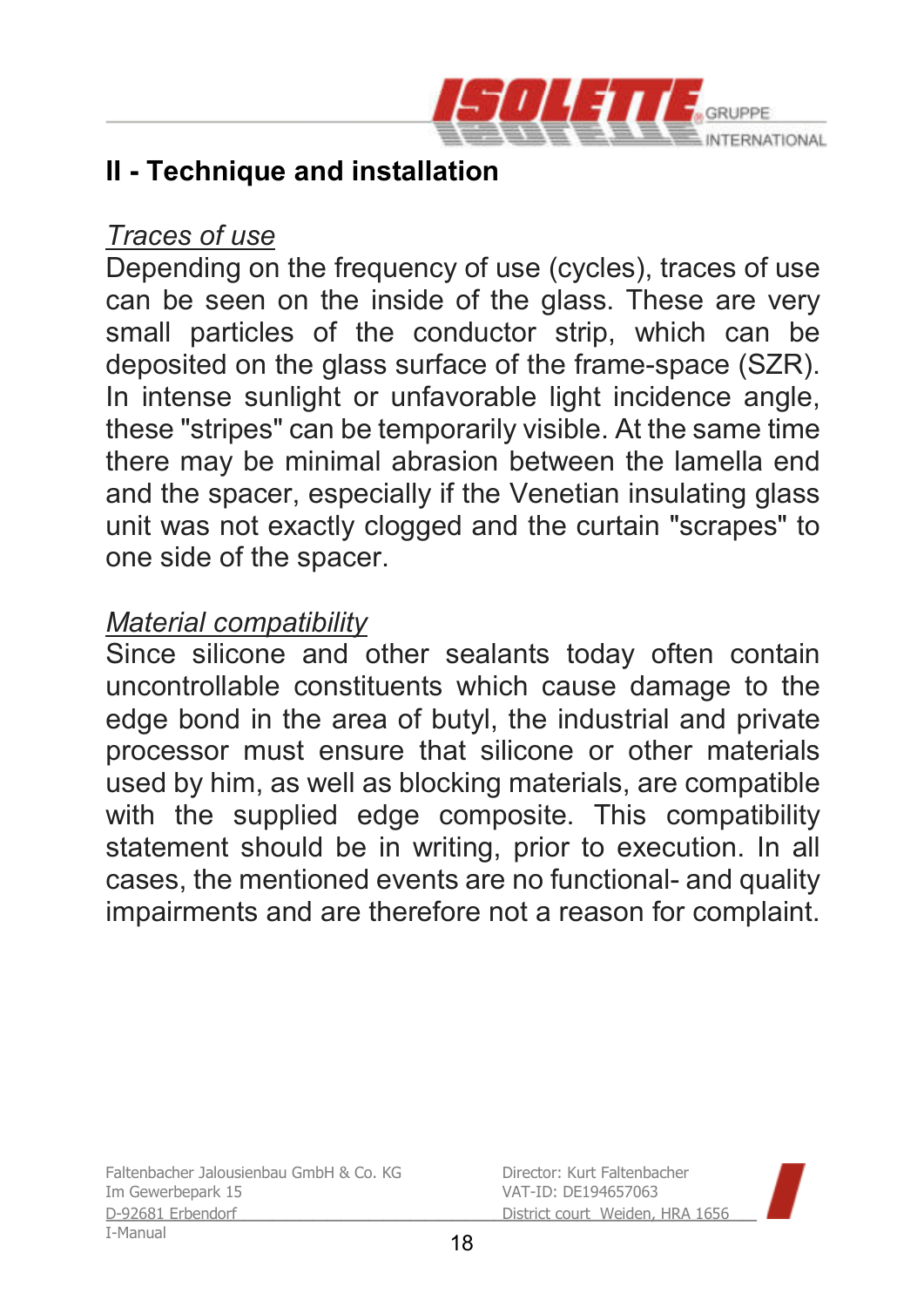

#### *Winter situation*

In the cold season there is a high climate load for glasses with a large space between the panes. Operation of the blind is only permitted to a limited extent in this state, as the pumping action of the panes can damage the curtain. Due to temperature changes (day-sun/night frost) and the associated difference in atmospheric pressure, so-called indentations of the panes can occur, depending on the dimensioning of the glass thickness. These can cause individual hangings to become temporarily trapped. In this case, it must be ensured that the blinds are not "overrun" (continued movement of the blind despite jammed slats). As a result, the drawstring can roll so far that it winds in the reverse direction on the pulley. If this happens with all pulleys of a pane, it may lead to a slight misalignment and a staggered run of the other blinds. However, if only one pulley is overrunning, there is a risk of permanent misalignment or, in extreme cases, of the tension band break. We recommend not to operate overrun hangings before a "reset" in the sub-distribution. In general, we recommend for the winter situation, to drive down all hangings completely once in the lunch time and then to use only the function turn and turn.

Faltenbacher Jalousienbau GmbH & Co. KG Director: Kurt Faltenbacher<br>Im Gewerbenark 15 D-92681 Erbendorf District court Weiden, HRA 1656 \_\_\_\_\_\_\_\_\_\_\_\_\_\_\_\_\_\_\_\_\_\_\_\_\_\_\_\_\_\_\_\_\_\_\_\_\_\_\_\_\_\_\_\_\_\_\_ I-Manual

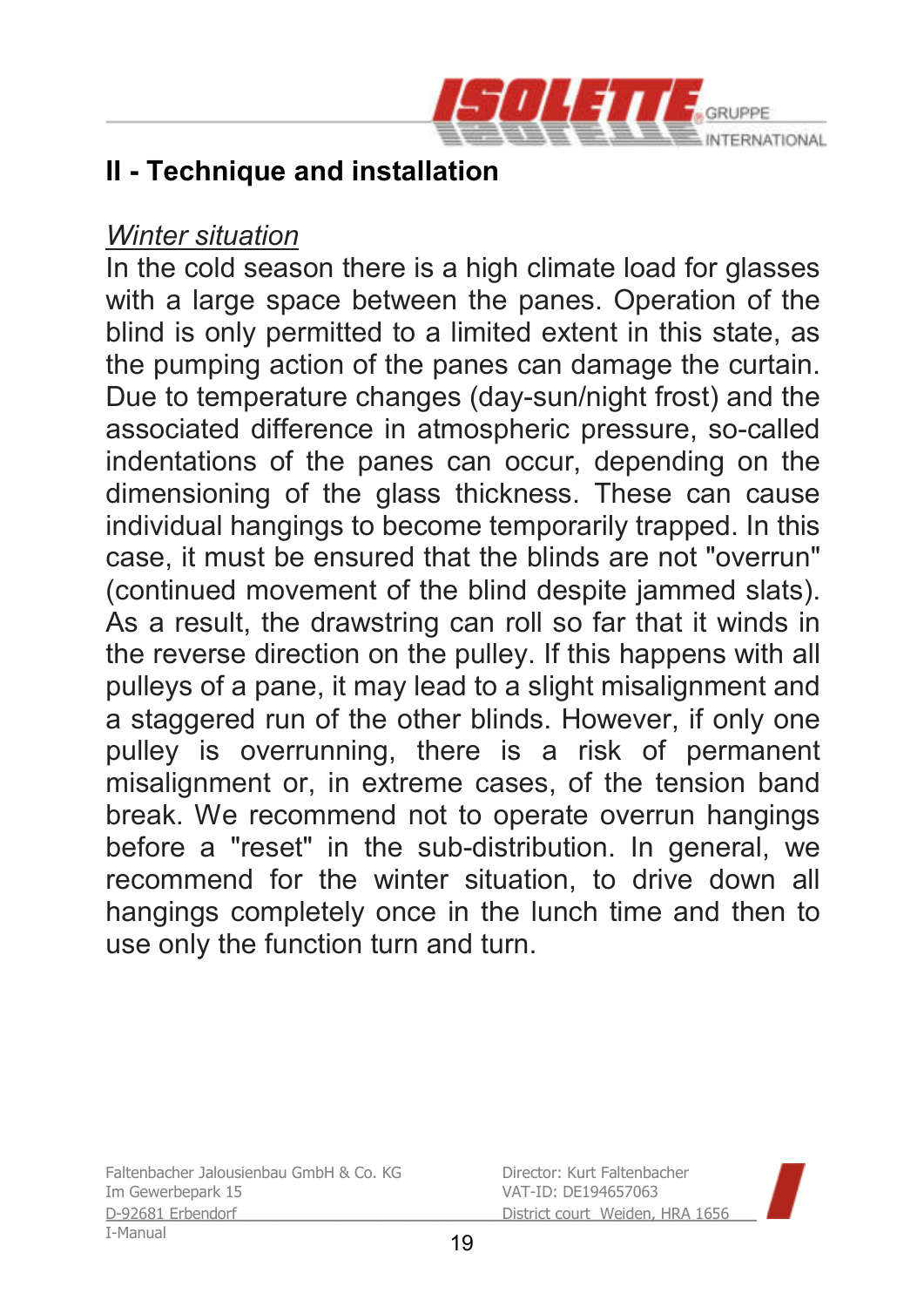

#### *Electrical work*

The patented design with the 24V DC motor enables a change of the motor unit (see above). The 4-core cable is equipped with a reverse polarity protected IP67 plug. All plug connections must be closed by the customer with the motor connection cable. The cables must not be damaged! The power transmission must be permanently ensured and must be carried out with cable transitions between the frame and sash, or at sliding systems with an energy chain. Contact plates must not be used! For the purpose of motor referencing, the drive has a current consumption of approx. 16mA when it is switched off and when at rest. The cable outlet in the system I-06 is seen from the inside top right. The cable outlet in the system I-06 with central motor (system width <600) is seen from the inside top center of the width edge. All cable connections must be professionally permanently protected against moisture! When glazing a 30 cm long cable loop must be placed in the fold base on the motor side, so if necessary, a later revision of the engine is feasible!

#### *Electrical accessories*

For installation please use system-related **ISOLETTE**accessories and electrical components (switches, transformers, relays, control units, etc.)! Depending on the desired operation, the necessary accessories must be clarified before! If not observed, the warranty is void! The electrical work has to be carried out according to the relevant circuit diagrams by qualified personnel!

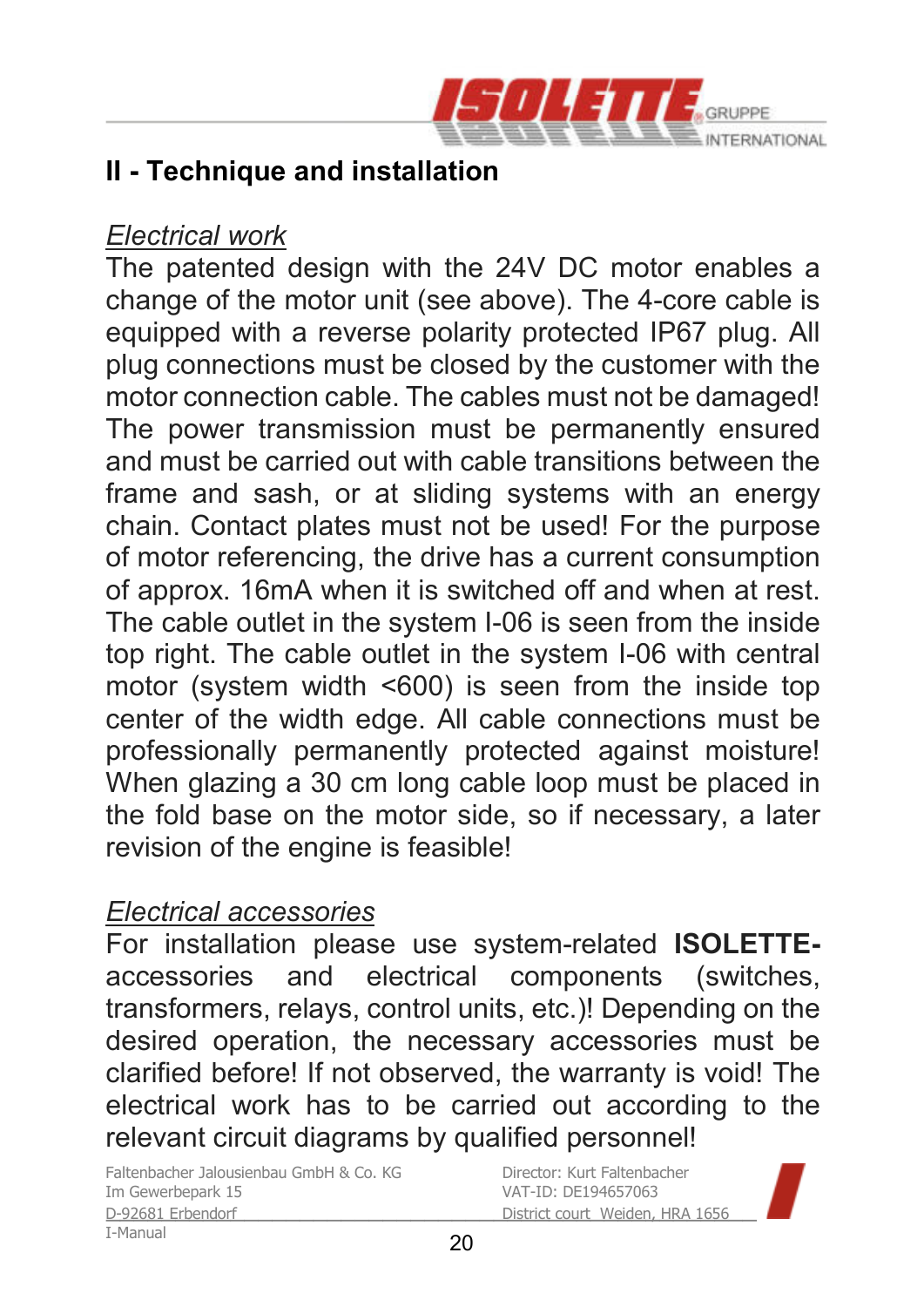

#### *Butyl migration*

Due to the sometimes high temperatures in the SZR, especially in the summer, so-called minimal butyl migration in the edge area at the border of the spacer can occur over time. The impermeability of the pane is not affected. Due to the need of using butyl as primary sealant and composite between pane and spacer, these minimal visual impairments are not a cause for complaint. In order to prevent in advance any visual interference in the field of vision of the window, it is imperative to use the blinds with the recommended wheel spacer (see above) to be installed in the frame.

#### *Sliding door systems*

For sliding door systems we recommend the use of an energy chain (cable drag chain) and to avoid using contact plates.

If for constructive reasons contact plates are used instead, it must be noted that the required permanent power supply is missing for the reference of the motor when operating the sliding sash. Thus, in these cases, the reference run programming is dropped, since in particular a synchronization of several abreast hangings cannot be guaranteed. In addition, it may come to temporary power interruptions even in closed state, because of thermal stress on the sliding door frame in the summer-winter change, by the "warping" of the frame a proper passage of electricity is not guaranteed.Since the cable routing is 4 pin, 2 contact plates are required for each sliding door.

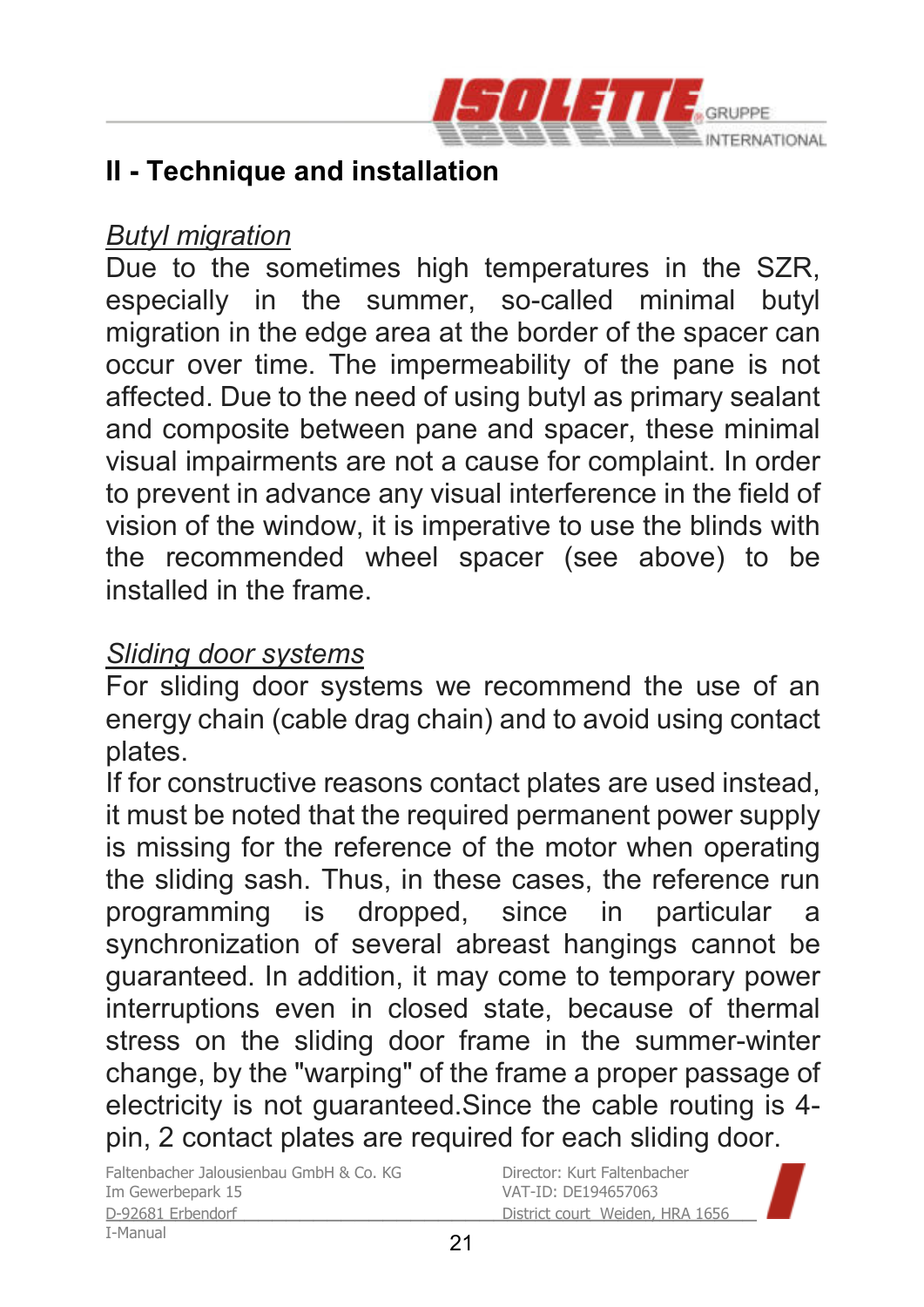

*Rules and planning aids (selection)* 

For the purpose of correct assessment and use of ISOLETTE-Venetian blind insulating glass, the following rules apply:

- BF guideline - Assessment of the visual quality of glass for construction

- BF guideline - Assessment of visual quality for systems in multi-pane insulating glass

- BF leaflet - Installation recommendations for integrated systems in multi-pane insulating glass

- IFT guideline - VE07 for jalousie insulating glass

- BF guideline - Sun protection systems in the space between the panes

- BF planning aid - Integrated systems in multi-pane insulating glass

- DIN 18008 Glass in construction
- DIN 68121 Wood profiles for windows and doors
- DIN EN 1279 Multi-pane insulating glass
- Guideline BiV Setting blocks correctly
- Guideline VFF 02 Thermal stress
- ISOLETTE processing guidelines
- ISOLETTE guarantee conditions
- All other recognized rules of technology

All rules and regulations, if released for distribution, are available on request from our regional **ISOLETTE**cooperation partners.

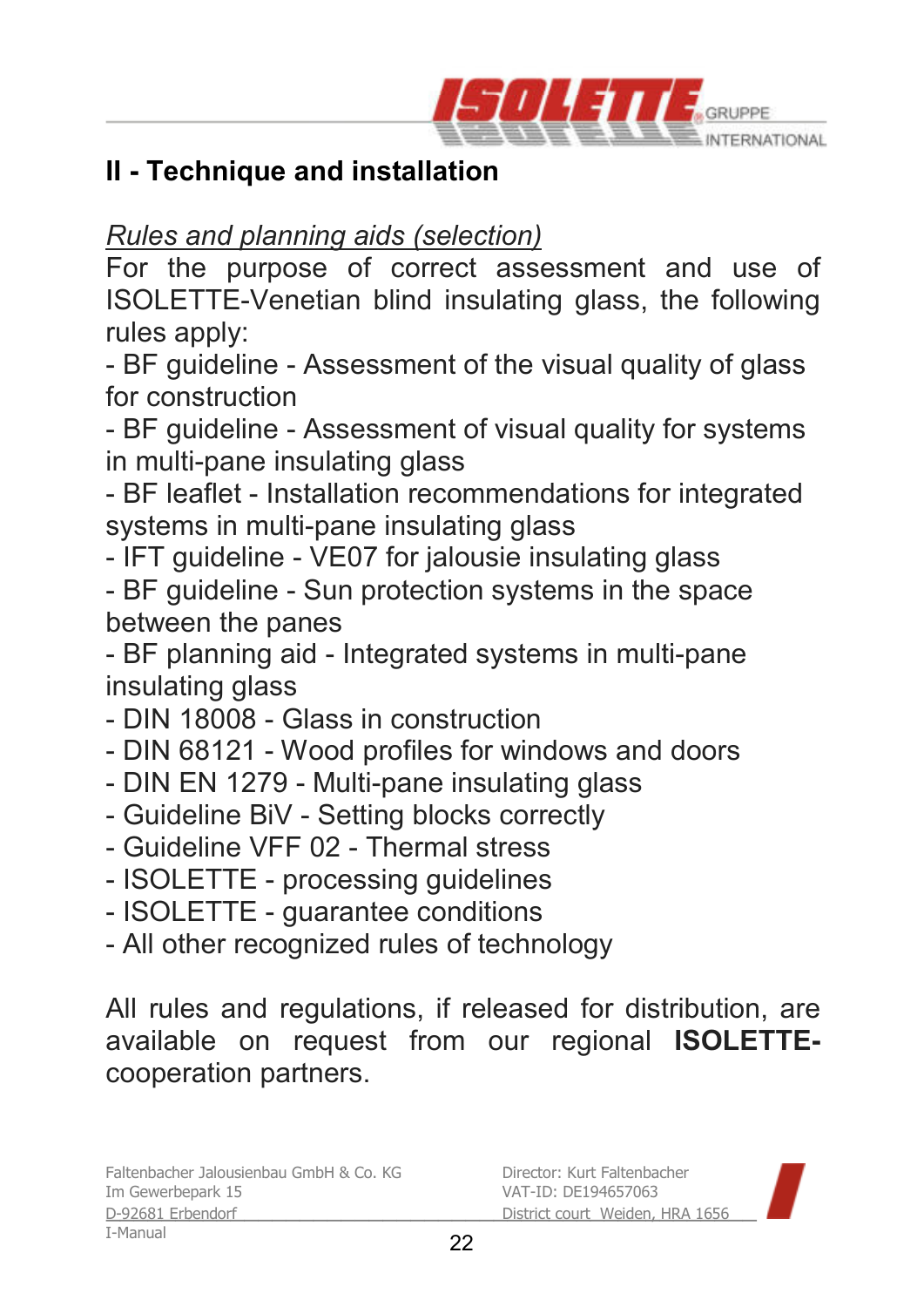

#### *Lifting and lowering*

This function can be found in **model 1** of **ISOLETTE**  products. Normally, the key command is carried out via double pushbuttons, in which one pushbutton takes over the "up" function and another pushbutton takes over the "down" function. A long press (> 3s) of the "Down" button causes the shutter to be shut down to its lowest position. A short press (<3s) of the "up" button stops the ride. A long press (> 3s) of the "up" button causes the blind to be raised lone to the upper position. A short press (<3s) of the "Down" button stops the ride. For minor height corrections of the blind, the up or down buttons must be pressed accordingly with a key command <3s.

#### *End position of the blind*

By "turning" the curtain is pulled upwards (<1 cm) by the length of the coil's circumference in the top box.

#### *Shading and closing angle*

With the **ISOLETTE**-Systems, a complete darkening is not possible! Depending on the viewing angle, size and hanging weight, a greater incidence of light is created in the lower area by extending the textile strips. By reducing the power transmission of the textile bands to the slats, the closing angle decreases minimal.

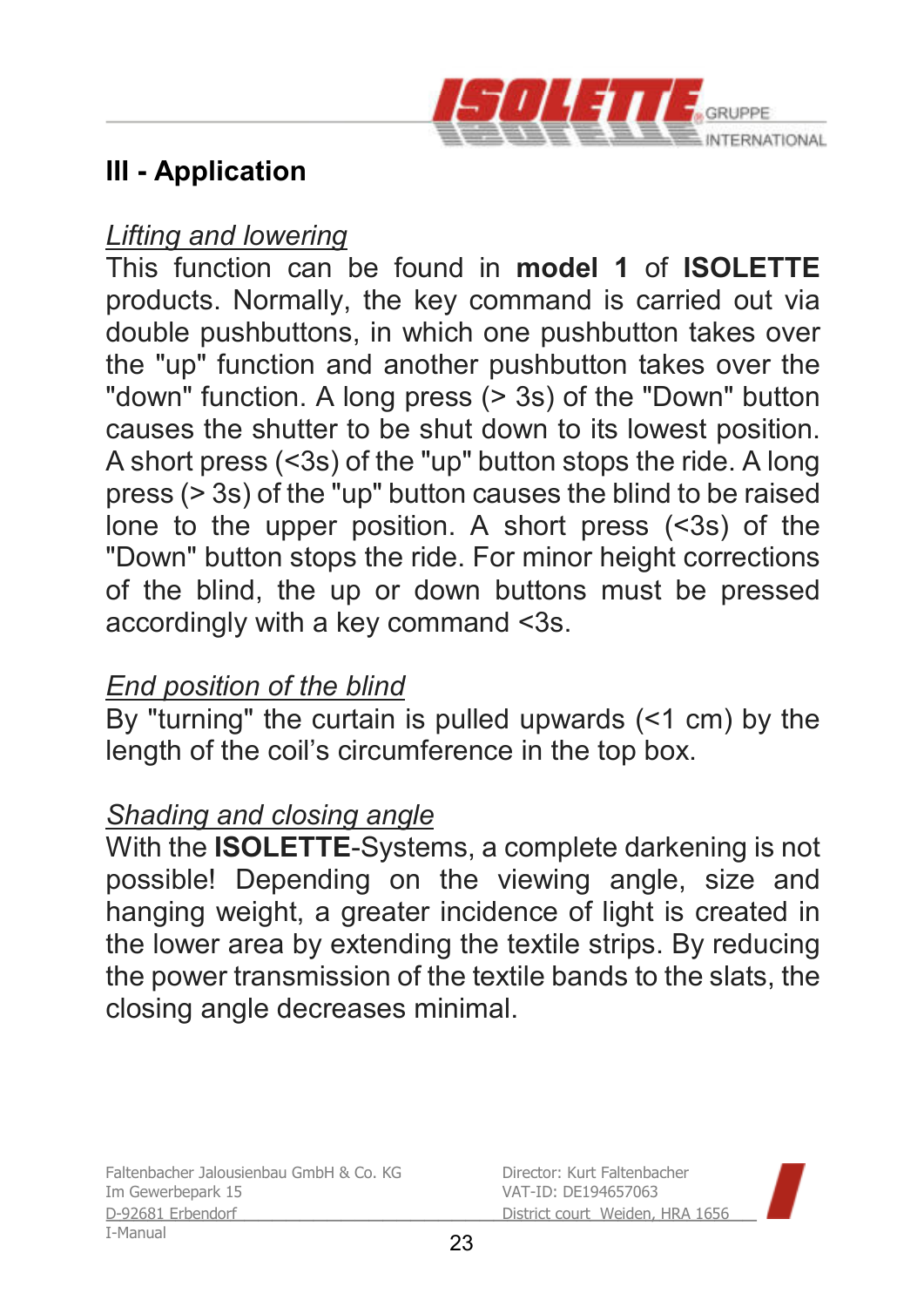

#### *Turning*

This feature can be found in **Model 4 of all ISOLETTE(R)** products. To completely turn the slats after the blinds have been completely shut down, the factory presets an operation of approx. 12 sampling intervals. This setting is recommended but can be shortened. Normally, the key command is carried out via double pushbuttons, in which one pushbutton takes over the "up" function and the other pushbutton takes over the "down" function. If the blinds are lowered, the slat position can be changed by briefly pressing (<3s) the "Up" or "Down" button. By approx. 12 keystrokes (<3s) in one direction, the slats are turned completely once with the blind lowered. If the keys are to be pressed in quick succession, the corresponding key must be released for at least 1 second.

#### *Slat tilting*

Depending on the frequency of the load (cycles), it can occasionally lead to inclinations of individual slats when the shutter is shut down. With a two-time turning and turning maneuver the slats can easily be inserted into the set angle of the blind again. A temporarily occurring slat warping does not represent a functional and quality impairment and thus no reason for complaint.

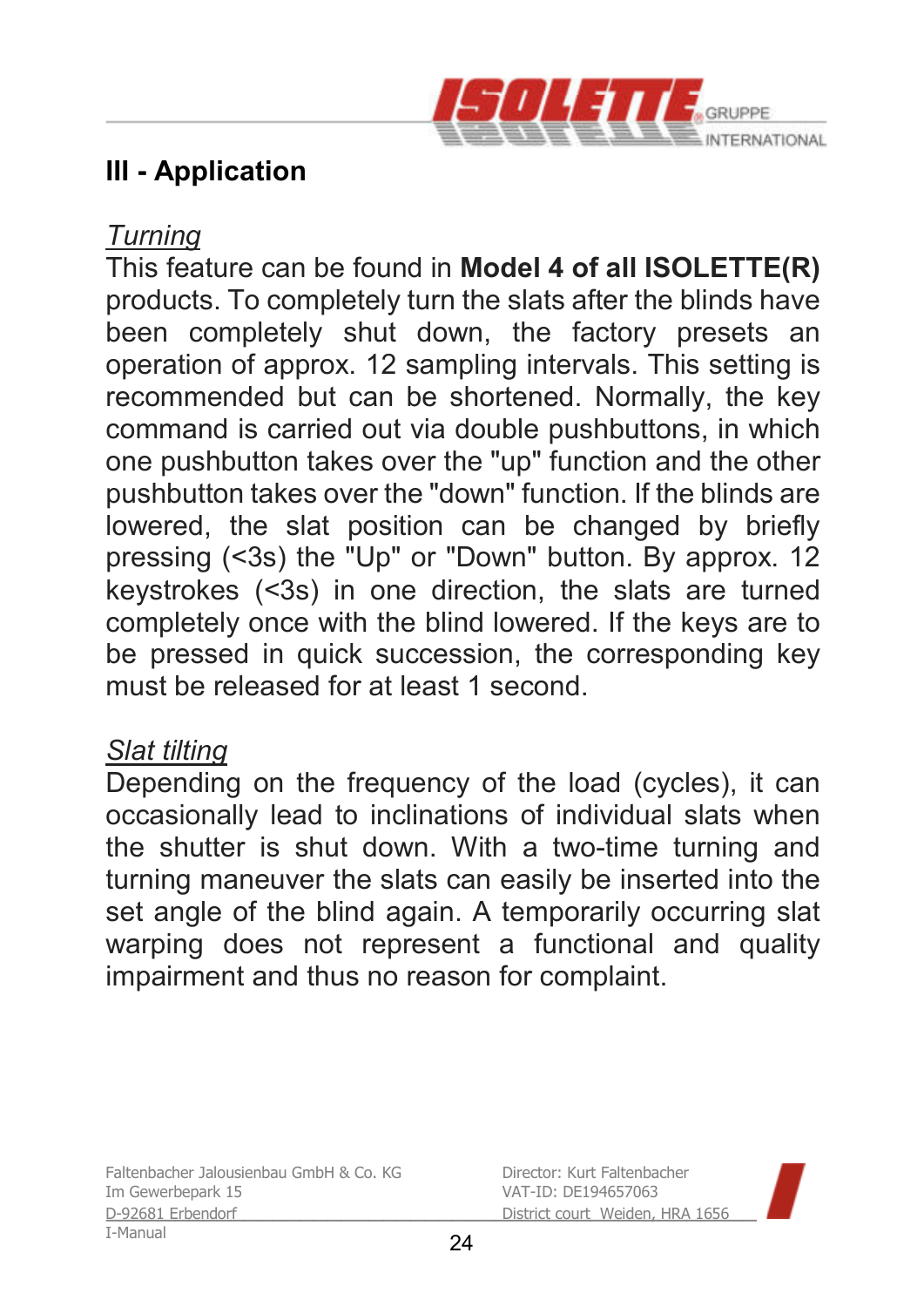

#### *Product properties*

Due to technical reasons, **ISOLETTE®** Venetian Blind insulating glass with the same dimensions and which are installed side by side, have a small offset when driving up and down. The slat packs can therefore have slightly different heights. The engine noises occurring during the operation of motorized hangings are technically conditioned. Due to the movement of the slats during turning and when driving up and down, it is not possible to rule out technically induced abrasion in the area of the guide rails, draw strings and belts, etc. (see "Traces of use"). In particular, at widths <600 mm, it can sometimes come at drive up to a skew of the curtain. This is compensated again with the reference run (see "Reference run"). Experience has shown that skewing eliminates over time in the case of frequent operation. Irregular light passages between the slats are permitted (unavoidable with the System I DACH), as long as these are due to tolerances of the individual components in accordance with VE07, or the other tolerances of the blinds be respected.

Uneven light transmission can also be caused by uneven deflection of individual slats or closing angle tolerances. In purely physical terms, the slats in the open position can lead to slight deflections in the edge area. These are caused by the interplay of pane format, weight and attachment. The conductor strips are fastened below the top box with clips, so that this deflection can be further enhanced by the resulting pressure on the first plates.

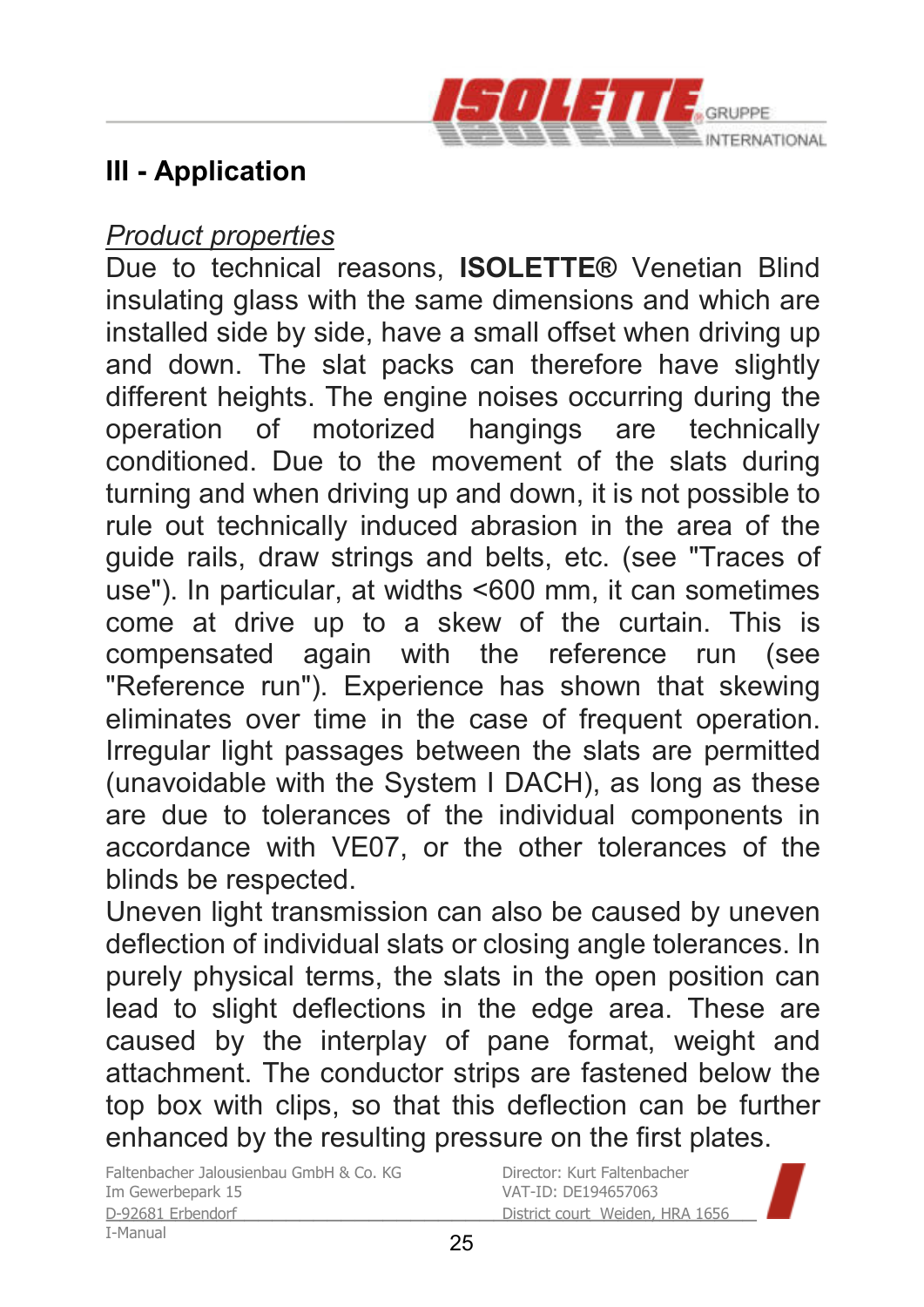

#### *Incorrect operation*

Damage caused by incorrect operation, e.g. which occur due to overload or increased effort in the operation are excluded from the warranty. To avoid damaging the slats in the edge area, only operate the system in a vertical position (closed window). This does not apply to the System I DACH. Here, additional tension cables and conductor strips prevent contact during the turning function. For horizontal glazing, we recommend a minimum inclination of 12 degrees for proper operation.



The properties described above are technical and do not constitute a complaint. Without any guarantee of technical changes and errors: © 2019 Faltenbacher Jalousienbau GmbH & Co. KG

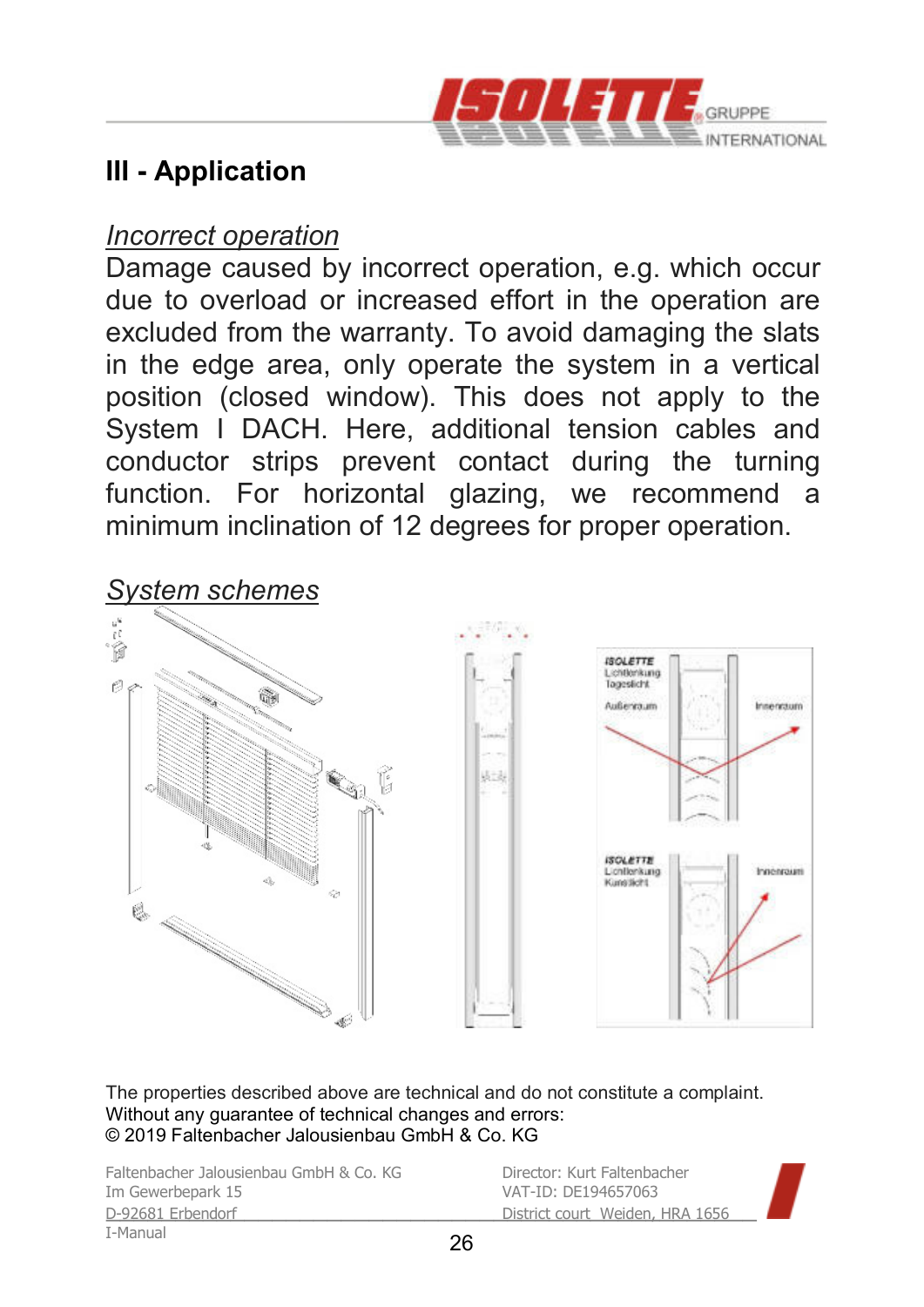

#### *Product function*

A thermal insulation glass with integrated blinds in the space between the panes has 2 main functions:

1. Sun protection:

Venetian blind in lower end position, curtain closed

2. Thermal protection and transparency

Venetian blind in the upper end position (I-06 Mod. 1) Venetian blind looking through (I-06 Mod. 4)

All other functions are to be considered in addition and are not intended as main function of the product, including light control, privacy and glare protection.

In its main function as sun protection, insulating glass for blinds has a cooling load-reducing effect. It is not intended to be a substitute for air conditioning or other cooling load installations in a building.

### *Aspect ratio of blind insulating glass*

Units with different aspect ratios and pane dimensions have differences in running speed, slat closing angle, slat position and slat running characteristics. This is caused, among other things, by

- different lamella proportions
- different slat and tie lengths
- different number of textile strings
- different hanging weights

Furthermore, the aspect ratio always affects the intensity of the climate load on the pane.

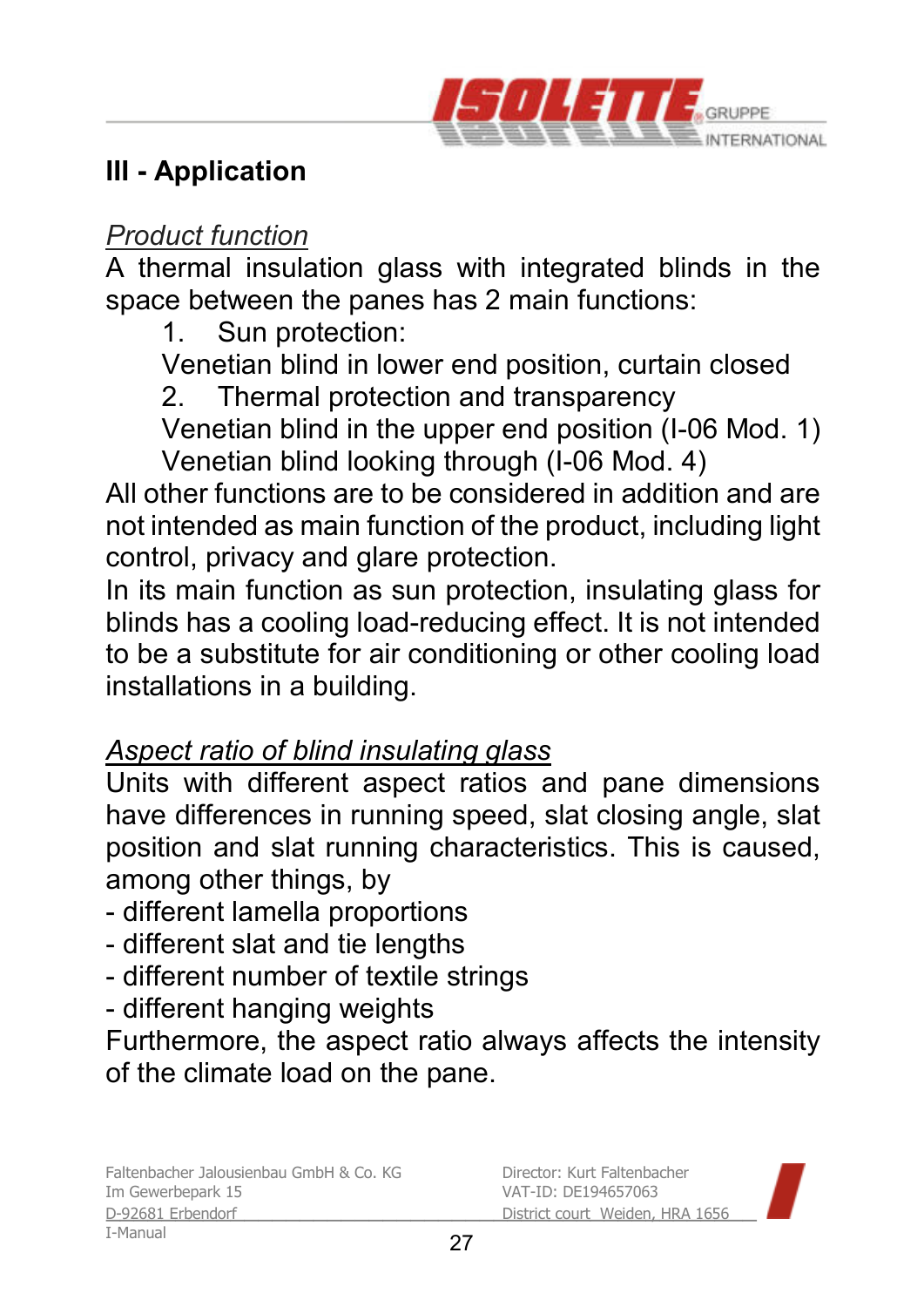

#### *Light slit (top)*

Depending on the system, the upper slat is designed as a double slat so that the slat turning angle is transferred as evenly as possible to the entire curtain. This may lead to overlapping, skewing or light gaps above and below the double slat. According to the BF guidelines, this is state of The art and outside of the relevant area.

#### *Blind position (up, down, while driving)*

If slat ends touch the spacer on one side while driving, this is the result of minimal misalignment due to non-horizontal pane installation. If all slats point in the same direction after reaching the end position and completing the turning movement, there is no reason for complaint. In addition, there may be occasional differences in the position of the slats in the case of small, narrow and long formats with a low hanging weight. The effect diminishes with the duration of use. Differences in the position of the blinds outside of the lower and upper end position and during travel are generally not the subject of an assessment, since it is not a question of the condition of the main use as glare protection (curtain down) or transparency (curtain up), but the condition of the change in position.

Faltenbacher Jalousienbau GmbH & Co. KG Director: Kurt Faltenbacher<br>Im Gewerbenark 15 D-92681 Erbendorf District court Weiden, HRA 1656 \_\_\_\_\_\_\_\_\_\_\_\_\_\_\_\_\_\_\_\_\_\_\_\_\_\_\_\_\_\_\_\_\_\_\_\_\_\_\_\_\_\_\_\_\_\_\_ I-Manual

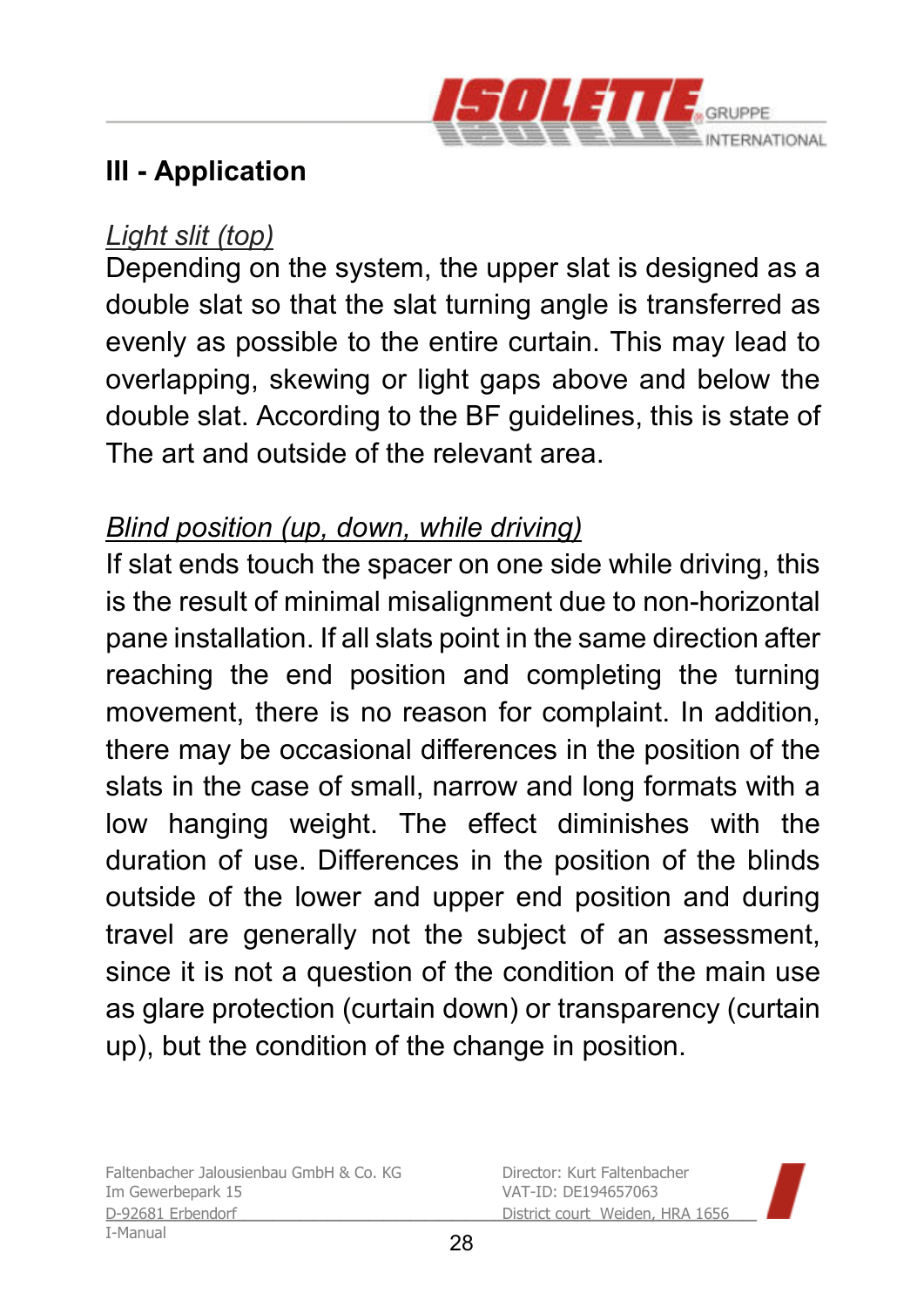

#### *Intended Use*

With regard to the longevity of a blind system with an electric drive, it is important that the number and frequency of the daily control commands are regulated, especially with regard to the readjustment of the turning angle of the slats. Too many and too frequent control commands under full load in the millisecond range increase wear on the drive and material and shorten service life.

The following guidelines apply:

### 1. Frequency of readjustment

With normal use of a building, an average of 8 working hours per day, spread over 210 working days, is assumed. Assuming that the weather changes significantly every hour, the sun protection system is subject to up to 8 subsequent adjustments per day. Together with a blind being lowered in the morning and raised in the evening, the system receives up to 10 control commands per day, which corresponds to a normal type of use in practice.

#### 2. Delay in readjustment

In practice, a measuring interval of approx. 20 minutes is expected, especially with sun control with sun sensors. If there is a permanent significant change in the weather during this period, the sun protection receives a control command for readjustment after this period.

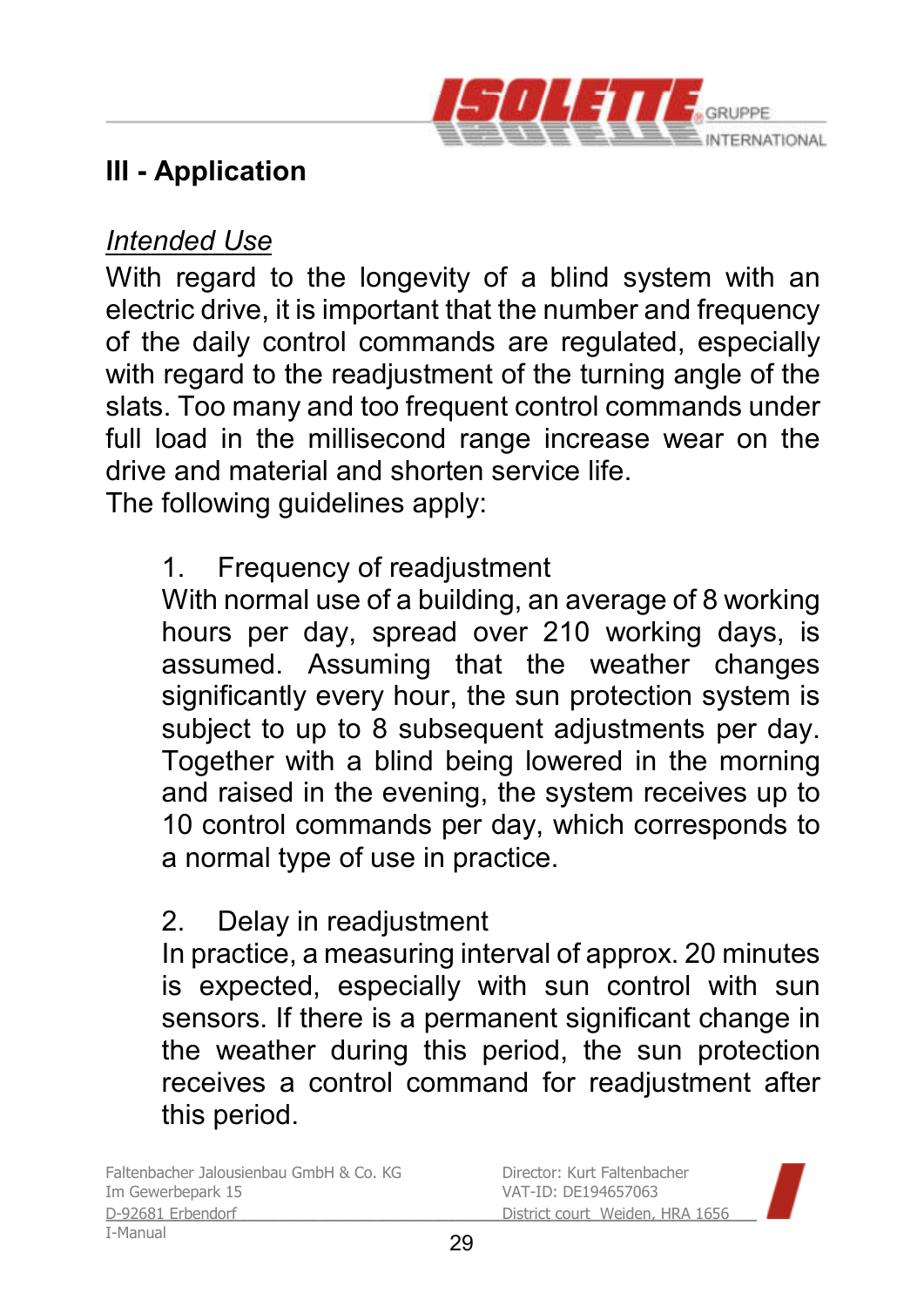

Is the installation more complex and expensive than with normal insulating glass? The installation is actually reduced to just one trade, that of window construction. Like any conventional insulating glass, the venetian blind insulating glass units are glazed into a window frame or a mullion-transom system. A separate installation of e.g. blinds hanging alternatively in front of the facade is no longer necessary and thus not only an entire trade, but also an additional facade level. By positioning the blind between the panes, the curtain is also protected from wind and weather. This eliminates the rain and wind sensor and simplifies the conception of the control. What remains the same for all systems is the wiring, which is basically done by the electrical trade. The production of the plug connection in the glass frame is done in one go by the window construction. Potential savings can even be expected from the organizational consolidation of the trades. **IV - FAQ**

#### Are costs higher than for normal insulating glass?

A comparison must be made between ISOLETTE and the comparative purchase of normal insulating glass plus an outdoor system (external venetian blind, blinds, roller shutters, etc.) for the purpose of cost assessment. When purchasing an Isolette, the value is about 20% higher, depending on the installation situation, type of glass and quantity. Saving potential arises over the term, since the Isolette does not require any maintenance or cleaning due to the absence of dirt, wind and weather. Annual maintenance is not required. Glass cleaning costs remain.

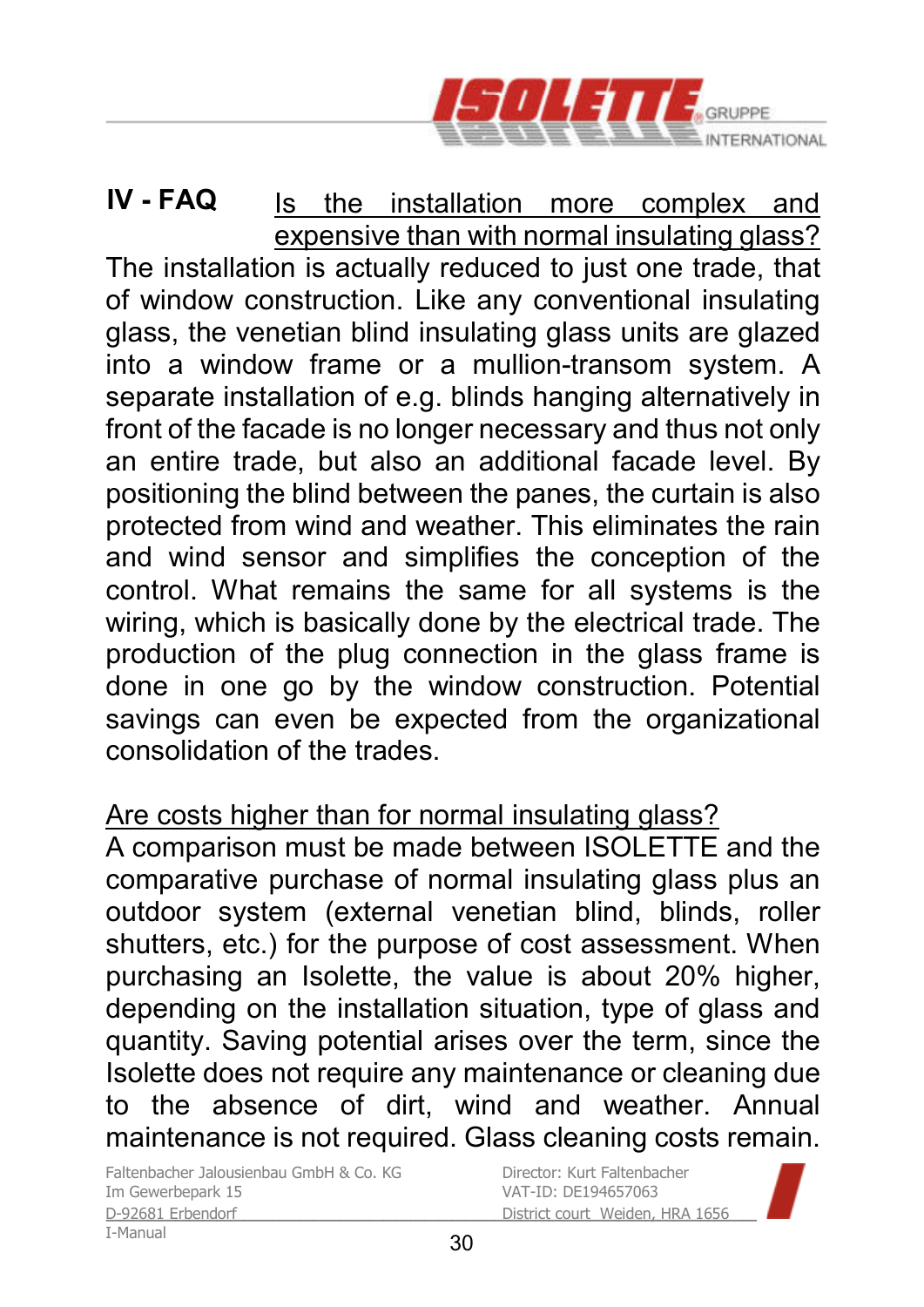

How are the acquisition costs compared to insulating glass with external blinds?

A precise comparison can never be made here. This is due, among other things, to the following points, which must always be considered in a building project-specific manner:

- Type of attachment in case of using an external blind

- Façade texture and orientation

- Structural physics calculation and requirements for the respective products (frame, glass and blinds)

- Additional effort for the additional installation of the "external blind" trade

Irrespective of the points mentioned, the acquisition costs of insulating glass for blinds are approx. 20% higher. The additional price is essentially due to the transformation of blinds and insulating glass in insulating glass production. In order to compare the construction project-specific total costs for both alternatives, these must be determined precisely in each individual case.

#### What exactly is included in the guarantee?

The functional guarantee for all components installed in the insulating glass for the blinds (including the drive) covers the 20,000 cycles specified therein, spread over 5 years. This corresponds to the specifications of the VE07 test of the IFT and reflects intended use.

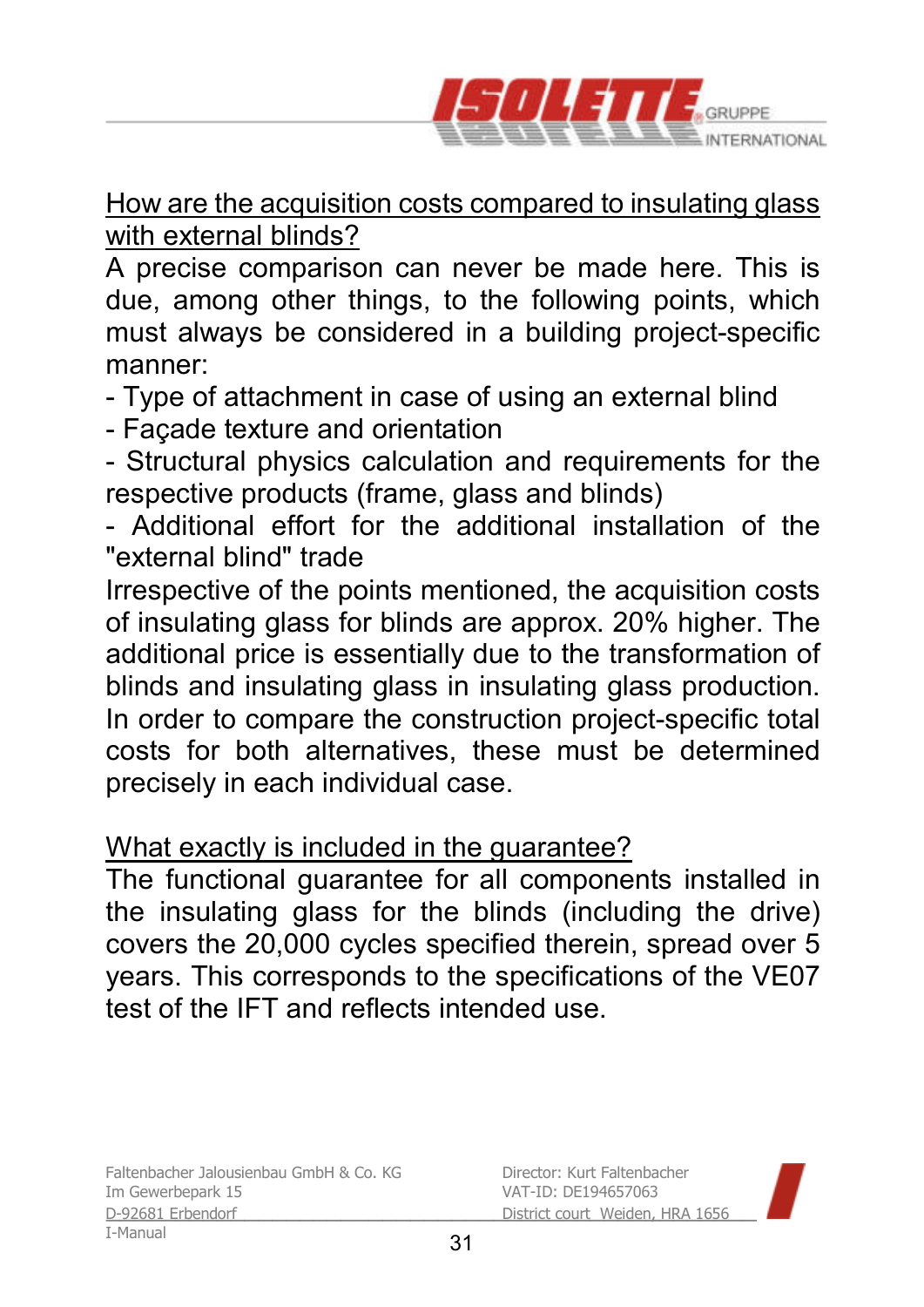

When and how often are replacement and repair costs incurred?

If the glass breaks, the replacement costs are the purchase price plus assembly of the respective unit. The same applies to defects in the curtain, which, however, hardly ever occur, since the curtains are protected in the space between the panes and are therefore not exposed to the weather or vandalism. In rare cases, overvoltage damage (e.g. short circuit, lightning strike) can lead to defects in the drives. The drives have a motor bridge as overvoltage protection. However, should a drive fail, it could be exchanged on site at the element using a patented corner bracket, without having to exchange the entire pane. Depending on the installation situation, the cost of replacing the drive, including the drive and labor, averages around 50% of the purchase price of the glazing.

What are the delivery times for blinds insulating glass? Depending on the market situation, the delivery times are approx. 6-8 weeks after receipt of the order and depend on the manufacture of the slat blinds, the delivery time of the basic glass and the manufacture of the insulating glass for the blinds as the end product. The respective market situation may cause delays in delivery for all trades to the same extent, even regardless of the position of the blind (outside, integrated or inside), since both the outdoor systems plus insulating glass and the blinds insulating glass consist of the same individual components.

Faltenbacher Jalousienbau GmbH & Co. KG<br>Im Gewerbenark 15<br>
Director: DE194657063 D-92681 Erbendorf District court Weiden, HRA 1656 \_\_\_\_\_\_\_\_\_\_\_\_\_\_\_\_\_\_\_\_\_\_\_\_\_\_\_\_\_\_\_\_\_\_\_\_\_\_\_\_\_\_\_\_\_\_\_ I-Manual

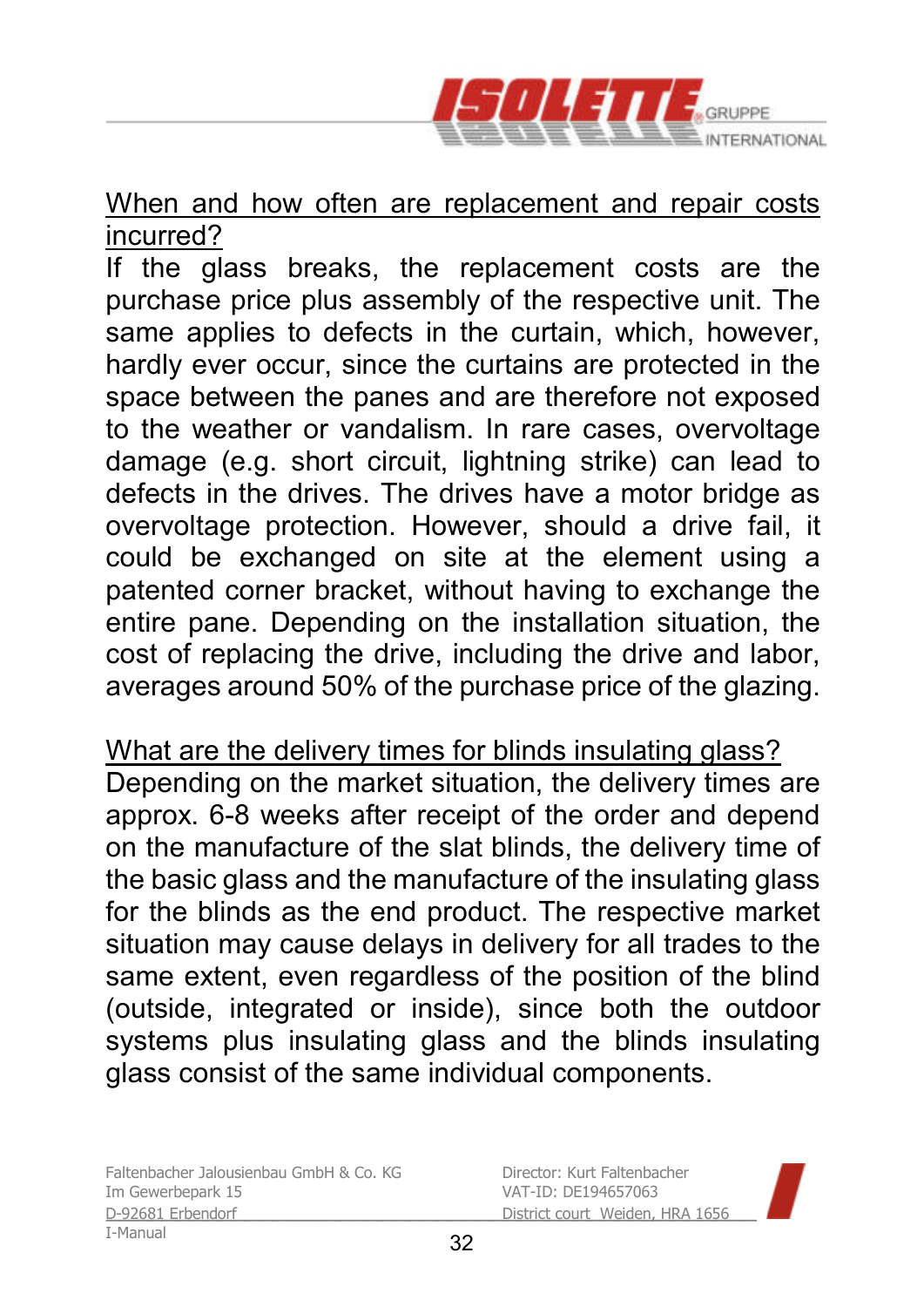

Where do I get the finished blind insulating glass from? The finished blind insulating glass is manufactured by the insulating glass manufacturers of the ISOLETTE Group (cooperation partner) and consists of the sub-components glass (basic glass) and blind (Faltenbacher Jalousienbau). Since the insulating glass is part of a window or facade element, it is purchased from a specialist company (window construction, facade construction, conservatory construction, carpentry, glazing, specialist trade).

Are the pane dimensions and the glass surface limited? The minimum width is 450mm. As far as minimum dimensions of 450mm are concerned, this basically applies to all types of blinds and external venetian blinds. On the one hand, this is due to the width and geometry of the drive and, on the other hand, to the positioning of the tension and ladder strips, which is intended to prevent the slats from skewing. The maximum width with a continuous slat is 2700mm. All larger widths are only manufactured with double blinds in exceptional cases. There is theoretically no restriction on the minimum height. However, at least 5 slats should be on top of each other so that the curtain can perform a protective function at all. The maximum height of the standard spacer for a 32mm wide space between the panes is 3000mm. Larger heights would have to be checked for feasibility in individual cases. All width and height dimensions depend on the total area of the insulating glass pane of max. 6.5 sqm.

Faltenbacher Jalousienbau GmbH & Co. KG Director: Kurt Faltenbacher<br>Im Gewerbenark 15 D-92681 Erbendorf District court Weiden, HRA 1656 \_\_\_\_\_\_\_\_\_\_\_\_\_\_\_\_\_\_\_\_\_\_\_\_\_\_\_\_\_\_\_\_\_\_\_\_\_\_\_\_\_\_\_\_\_\_\_ I-Manual

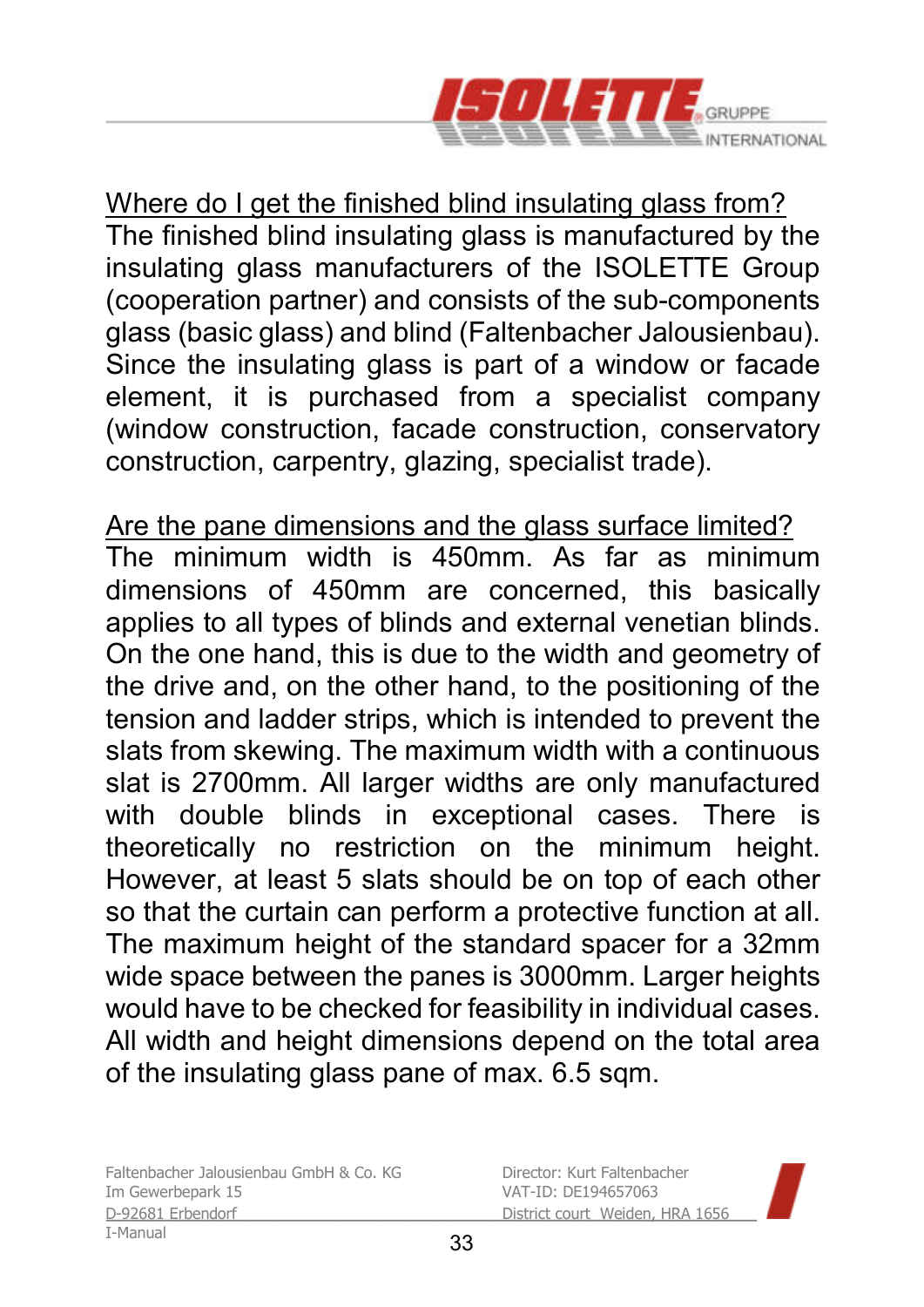

Can sun protection glass also be used outside? In principle, the outer pane should be uncoated in order to avoid the aforementioned ping-pong effect. If sun protection glass is required for energy or design reasons, the sun protection coating should have a g value of <0.30.

What is the efficiency of blinds insulating glass compared to normal insulating glass with external sun protection? Sun protection in front of the facade is generally the most efficient. Expressed in numbers, outdoor systems achieve a residual energy input of approx. 5-10% (g value between 0.05 and 0.10), blind insulating glass depending on the installation situation approx. 10-15% residual energy input (g value between 0.10 and 0.15).

#### Does the blind package reduce the glass area?

The blind package is in the visible area when retracted at the top. The package heights are listed in a table in the respective system data sheet for the systems with full function for lifting, lowering, turning and turning. By integrating the blind in the space between the panes, the constructive development of a "parking area" for outdoor facilities (blind box) is no longer necessary.

#### Maintenance intervals compared to external blinds?

There is no maintenance required for venetian blind insulating glass, since the venetian blind is weather- and tamper-proof and hermetically sealed in the space between the panes. It remains to clean the windows.

Faltenbacher Jalousienbau GmbH & Co. KG Director: Kurt Faltenbacher<br>Im Gewerbenark 15 D-92681 Erbendorf District court Weiden, HRA 1656 \_\_\_\_\_\_\_\_\_\_\_\_\_\_\_\_\_\_\_\_\_\_\_\_\_\_\_\_\_\_\_\_\_\_\_\_\_\_\_\_\_\_\_\_\_\_\_ I-Manual

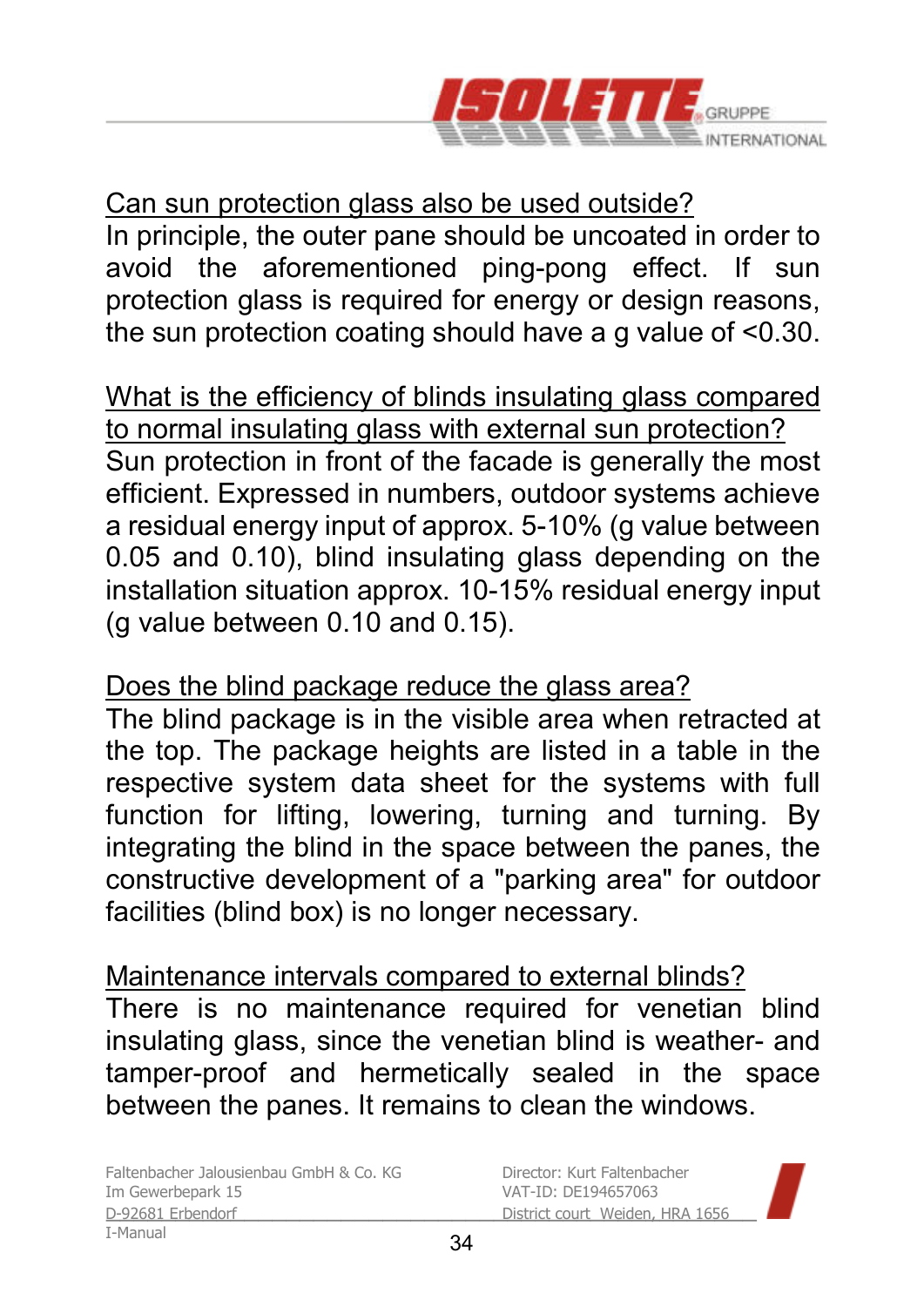

Does high climate load lead to problems with large panes? The only problem can arise during the transitional seasons (spring, autumn) due to sometimes large temperature and air pressure differences distributed throughout the day (morning, noon). This thermal stress leads to a temporary "buckling" of the pane. This can temporarily cause the blind to become jammed while driving or deviations in the closing angle of the slats. Proper sizing of pane thicknesses, increased space between panes and the recommended use of toughened safety glass normally prevent any type of glass and blind failure.

#### What happens if the drive is defective?

For all Isolette systems with an electric drive, the motor can be replaced directly on the pane on site. The exchange takes place via a reversible corner bracket. In the unlikely event of a 24V drive failure (lightning strike, overvoltage damage, connection error or short circuit in the supply), the pane would remain intact.

#### How is the power supply for sliding doors?

To ensure a constant power supply of at least 22V DC and a maximum of 30V DC, slim cable drag chains should be installed above or at floor level.

#### Where do I get the electrical accessories from?

The ISOLETTE® electrical accessories are sold and installed by the respective specialist companies for electrical engineering.

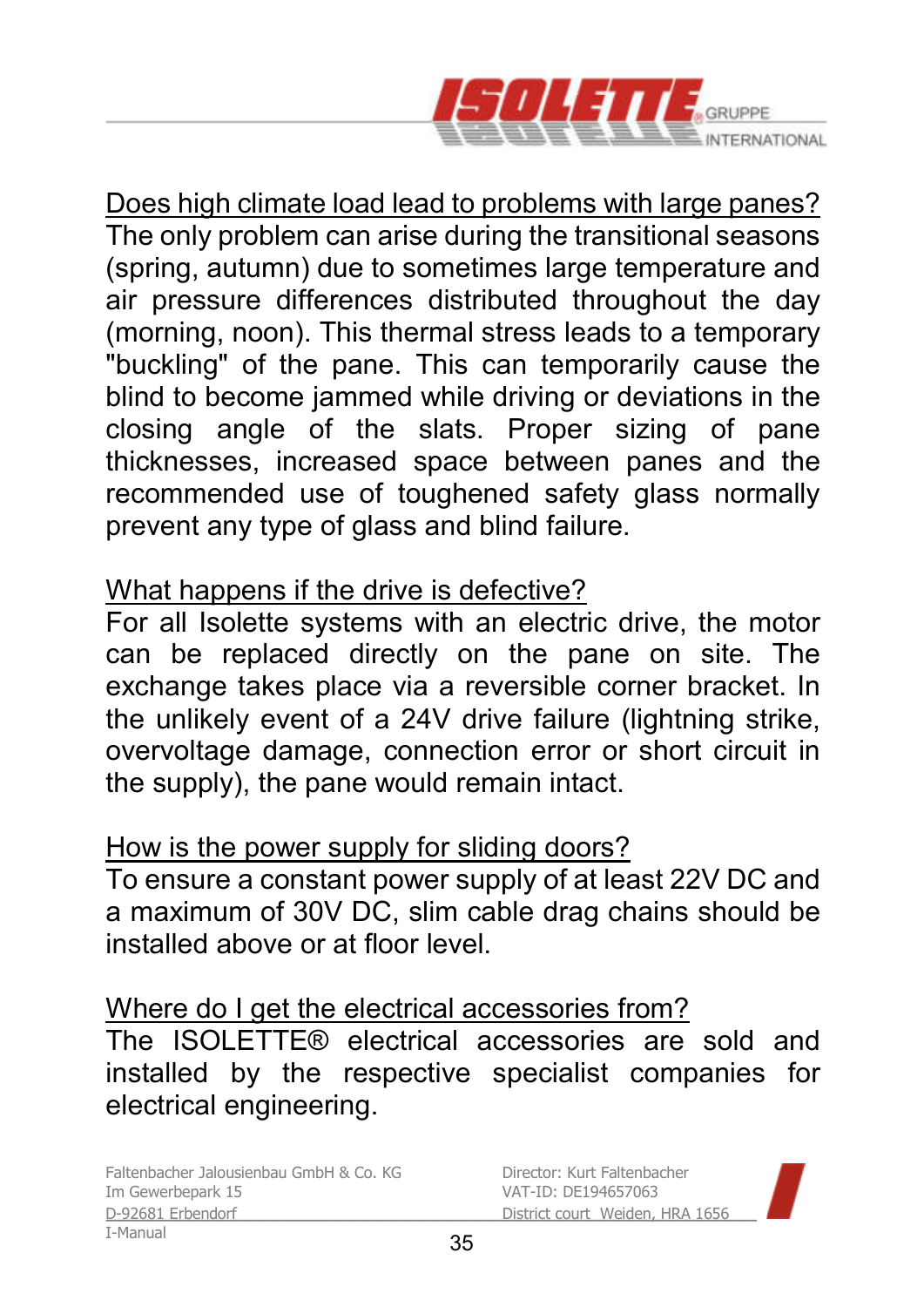

What happens if the slat curtain is defective? Since the curtain is built into the insulating glass without being touched by the weather and without being touched, and because the use of tension tape coils and constant self-referencing means that the curtain runs almost straight (requirement: professional installation and transport!), a mechanical curtain defect can be ruled out. In addition, the weight of the venetian blind is lower due to the use of smaller slats, even using the same UV-resistant textile straps as for outdoor systems. In rare cases, a curtain can temporarily get stuck between bulging panes due to so-called bulges as a result of extreme fluctuations in air pressure and temperature. In this case, a stop function on the drive protects the system via the load pickup. However, should there be a defect in the curtain, this usually occurs immediately after commissioning and is caused either by incorrect installation of the insulating glass unit or by a factory defect in the blind. In this case, the pane must be replaced immediately.

#### What happens in case of overvoltage?

If the upper limit of 30V is briefly exceeded, a storage capacitor ensures that the drive retains its programming (reference points, driving speed, etc.). A motor bridge should also cushion any voltage fluctuations. Frequent or even permanent overvoltage can damage the ballast electronics on the drive and thus cause the programming to be lost or even permanent defects. If necessary, reprogramming can remedy the situation. Otherwise a drive replacement is required.

Faltenbacher Jalousienbau GmbH & Co. KG<br>Im Gewerbenark 15<br>
Director: DE194657063 D-92681 Erbendorf District court Weiden, HRA 1656 \_\_\_\_\_\_\_\_\_\_\_\_\_\_\_\_\_\_\_\_\_\_\_\_\_\_\_\_\_\_\_\_\_\_\_\_\_\_\_\_\_\_\_\_\_\_\_ I-Manual

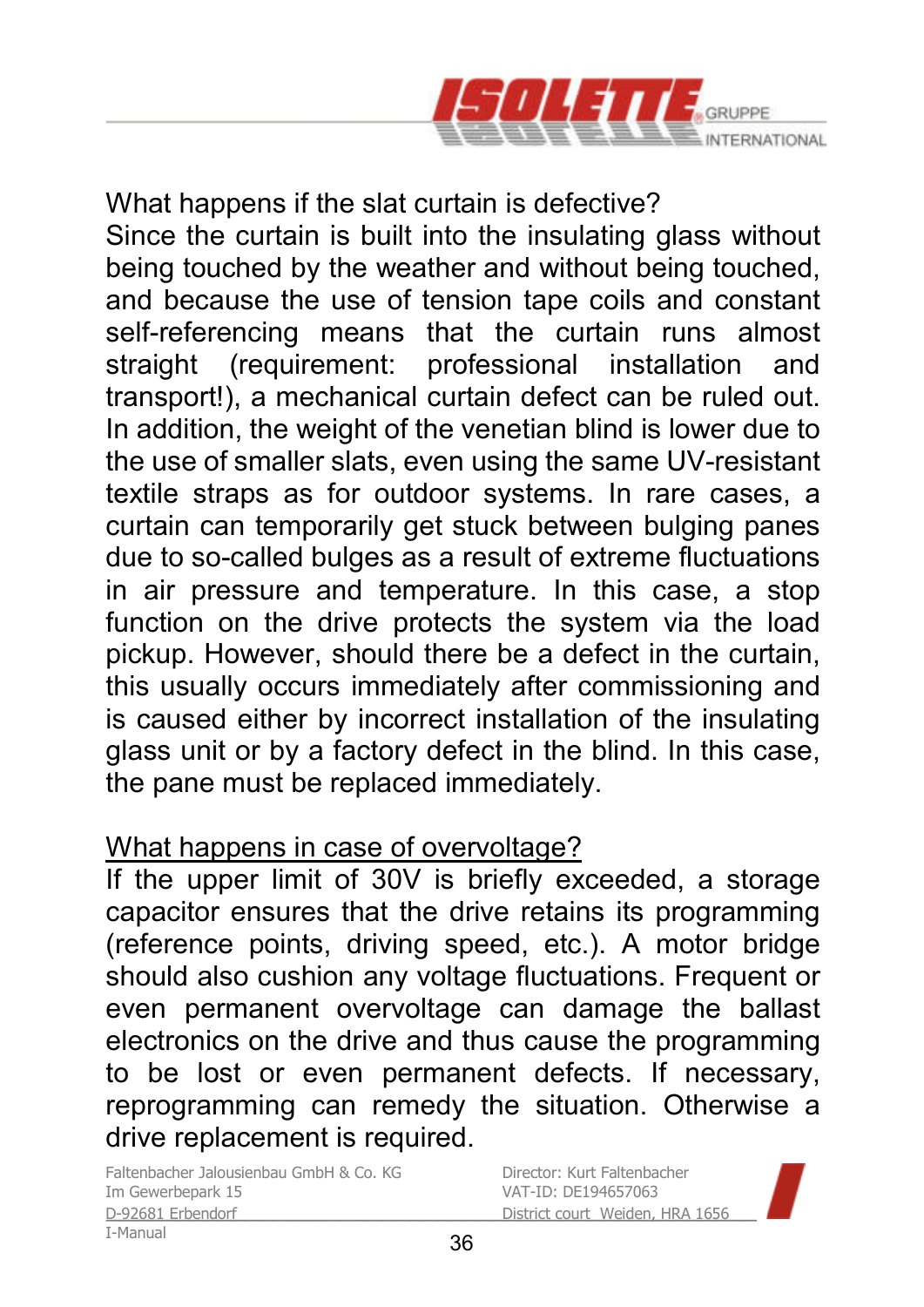

What happens if you connect more ISOLETTE units to a transformer or controller than recommended by the

manufacturer? In this case, there is usually an undersupply of the units, which causes malfunctions or drive defects, as



long as the power supply is permanently below 22V DC.

#### How to reprogram the drive?

The programming of the drive and thus the running properties of the curtain as well as its upper and lower end position is basically only possible via the IP67 plug of the motor connection cable as an interface, which is protected against polarity reversal. Programming is done either via a test device (end positions only) or an interface with drive software (all functions). Programming from another supply point (e.g. sub-distribution) depends on the cable lengths. In general, the lower end position is programmable. The upper end position (zero point) is set via self-referencing. Furthermore, travel speeds, readjustment pulses, automatic self-retention of a command and even the interval between referencing runs (standard = 50 commands until the next self-referencing) can be changed via software. When using contact plates on sliding doors or window sashes, self-referencing can also be programmed out.

Faltenbacher Jalousienbau GmbH & Co. KG Director: Kurt Faltenbacher<br>Im Gewerbenark 15 D-92681 Erbendorf District court Weiden, HRA 1656 \_\_\_\_\_\_\_\_\_\_\_\_\_\_\_\_\_\_\_\_\_\_\_\_\_\_\_\_\_\_\_\_\_\_\_\_\_\_\_\_\_\_\_\_\_\_\_ I-Manual

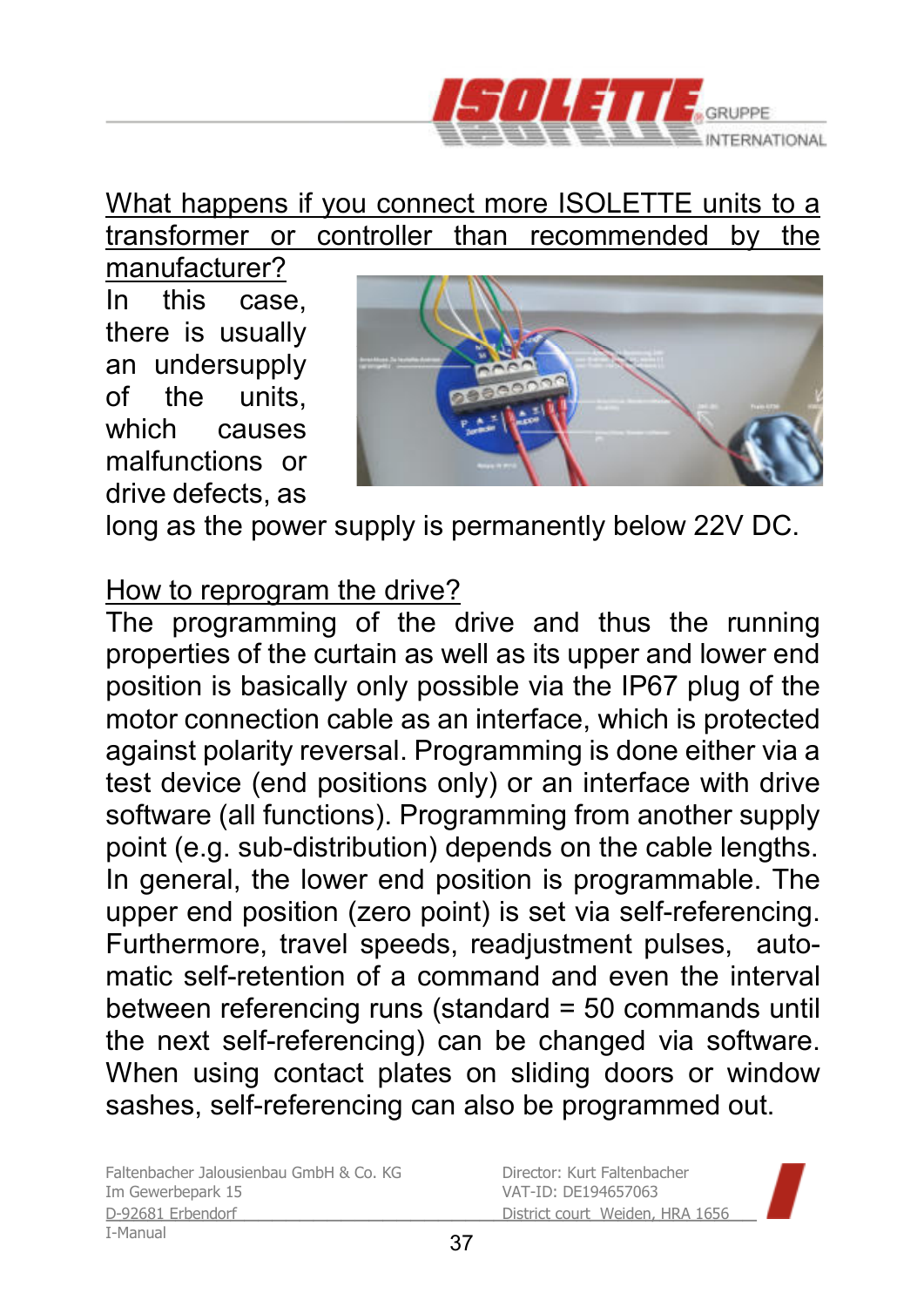

#### What happens if the curtain keeps turning independently in the lower end position?

There is a permanent shutdown command or one that has been programmed too long from the on-site control. In general, after approx. 2 minutes, the relay automatically switches off all pending commands in order to reopen the command channel for new follow-up commands. If the external departure command is still present, the automatic turn command would be reactivated after reaching the lower end position.

#### Is ISOLETTE suitable for a construction project?

Whether a product is suitable for a construction project depends, among other things, on the installation situation, user behavior and the user's need to install the product. Ultimately, only the architect as the client's representative or the client himself can make the decision.



#### Further questions about the product? Please contact us via e-mail at kontakt@isolette.de Further information can be found at www.isolette.de

Faltenbacher Jalousienbau GmbH & Co. KG Director: Kurt Faltenbacher<br>Im Gewerbenark 15 D-92681 Erbendorf District court Weiden, HRA 1656 \_\_\_\_\_\_\_\_\_\_\_\_\_\_\_\_\_\_\_\_\_\_\_\_\_\_\_\_\_\_\_\_\_\_\_\_\_\_\_\_\_\_\_\_\_\_\_ I-Manual